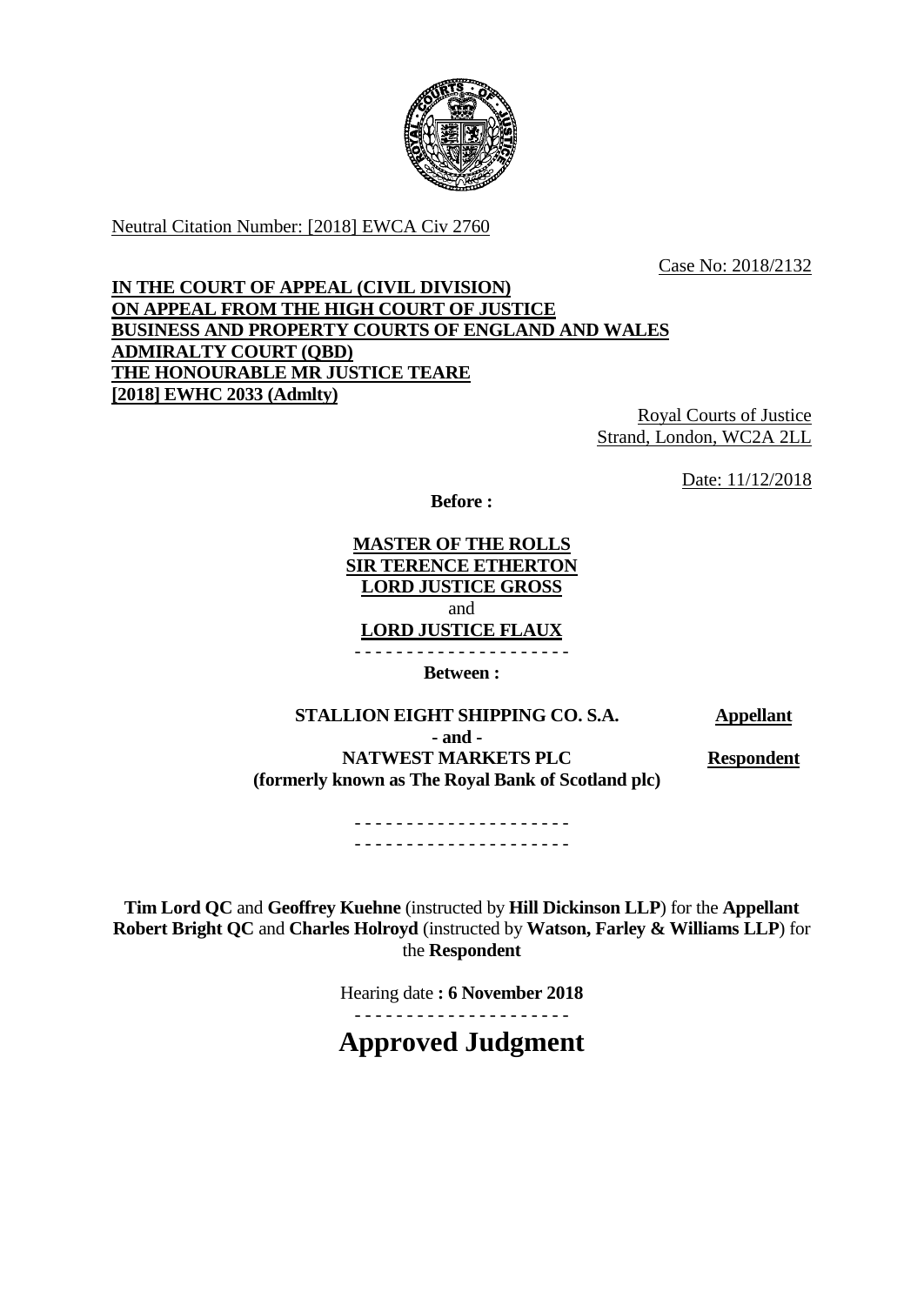## **Sir Terence Etherton MR, Lord Justice Gross, Lord Justice Flaux :**

### **INTRODUCTION**

- 1. This is the judgment of the Court, to which we have each substantially contributed.
- 2. The Appellant ("Owners") appeals from the judgment and order of Teare J dated 31 July 2018 ("the judgment" and "the order" respectively) dismissing the application to release the ship, the *M.V. Alkyon* ("the vessel") from arrest unless the Respondent ("the Bank") provided a cross-undertaking in damages for the loss flowing from the arrest.
- 3. The central question on the appeal is whether the Judge erred in the exercise of his discretion under CPR r. 61.8(4)(b) in refusing to order the release of the vessel under arrest, thus maintaining the arrest, without requiring the Bank to provide a crossundertaking in damages, akin to that provided by applicants for freezing injunctions ("the cross-undertaking") – the cross-undertaking entailing in the present context that, if the Court later found the warrant of arrest had caused loss to Owners and decided that Owners should be compensated for such loss, the Bank would comply with any order the Court might make.
- 4. Although a number of grounds of appeal were advanced, the matter ultimately turns on that central question. Owners submit that the Judge erred in the exercise of his discretion; this Court should allow the appeal and vary the order by exercising the Court's power under CPR r. 61.8(4)(b) to release the vessel from arrest unless the Bank provides the cross-undertaking. The Bank contends that the reasoning of Teare J was "impeccable", his conclusions were justified and the appeal should be dismissed.
- 5. As will at once be appreciated and though neither is directly in issue, still less challenged on this appeal, Owners' case necessarily impinges on: (1) the availability of a warrant of arrest *as of right* (rather than as a matter of discretion), under the CPR; (2) well-established authority, to the effect that no damages are recoverable for wrongful arrest, absent either (a) "*mala fides"* (i.e., malice or bad faith in modern parlance) or (b) "that *crassa negligentia* which implies malice" (i.e., gross negligence in modern parlance): see, *The Evangelismos* (1858) 12 Moo PC 352; 14 ER 945, at pp. 359/948. If Owners' case is well-founded, there can be no doubt that both (1) and (2) would be undermined. By itself, that is not conclusive – but it is important to be clear as to the potential ramifications of success for Owners on this appeal, very likely extending beyond this jurisdiction given the international nature of the maritime industry and the interest there would be in the course adopted by English Law.

### THE FACTS

6. The facts can be shortly summarised and are very largely and gratefully adopted from the judgment. The Bank, formerly known as The Royal Bank of Scotland plc, lent US\$15,700,000 to Owners, pursuant to the terms of a loan agreement, dated 30 January 2015 ("the Loan Agreement"). The loan was secured by, among other things, a First Preferred Mortgage over the vessel, dated 2 February 2015 ("the Mortgage").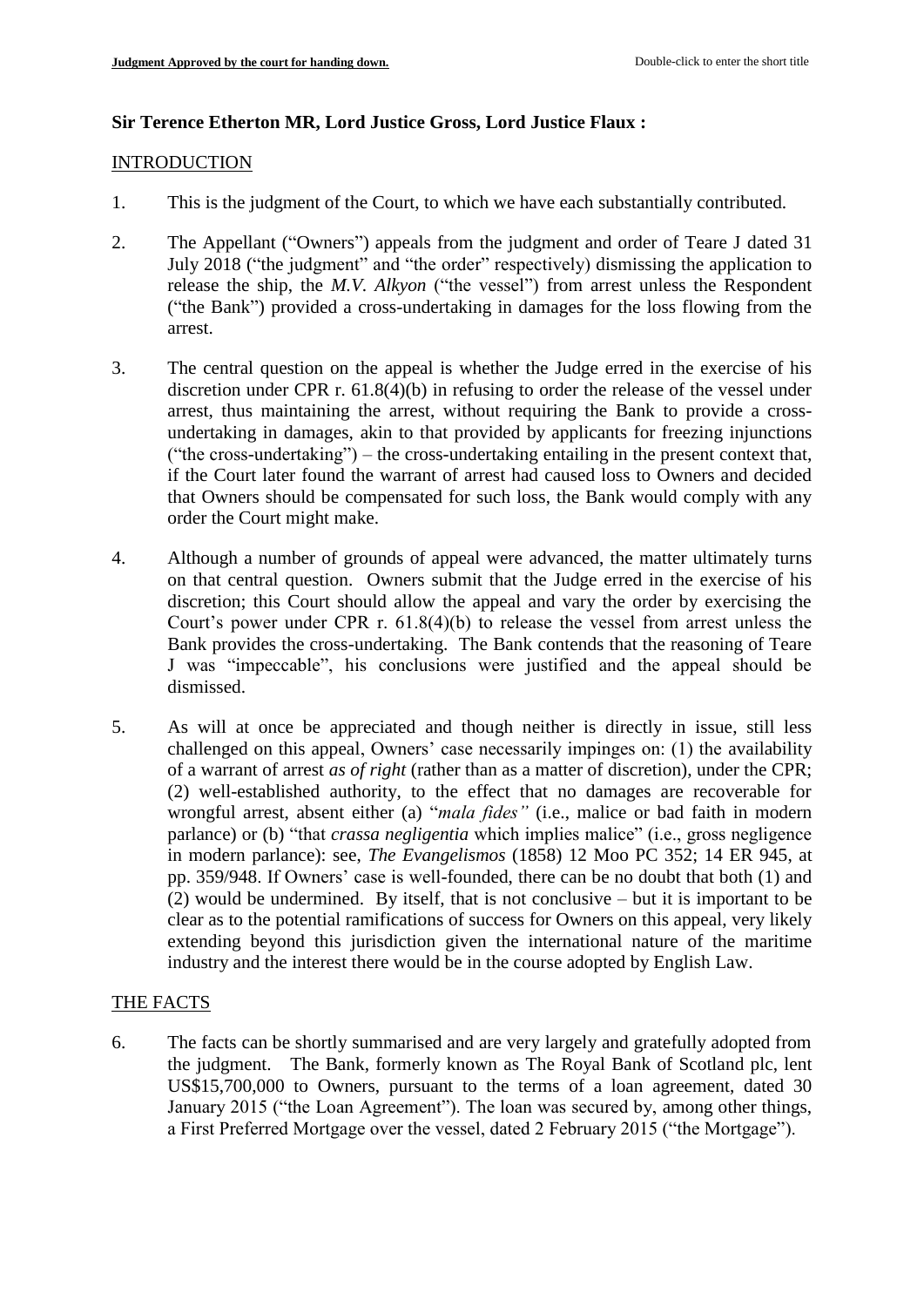7. The underlying dispute between the parties is whether an "event of default" occurred under the Loan Agreement. As set out by the Judge (at [4]):

> "On 22 March 2018 the Bank notified the Shipowner that the market value of the vessel was US\$15,250,000 which was 112% of the aggregate amount of the loan then outstanding and so less than the required VTL ratio of 125%. The amount of additional security required was US\$1,750,000. The Shipowner disputed that valuation and provided the Bank with higher valuations. The Bank warned the Shipowner that if the shortfall in security was not cured there would be an event of default. On 25 April 2018 the Bank notified the Shipowner of an alleged event of default, namely, the Shipowner's failure to cure the alleged shortfall in the VTL ratio. Further time was given to cure the shortfall. On 15 June 2018, The Royal Bank of Scotland plc sent the Shipowner a Notice of Acceleration which declared the loan immediately due and payable…."

- 8. On the same day (i.e., 15 June 2018) the Bank issued an *in rem* claim form and applied for and obtained the issue of a warrant of arrest against the vessel. On 21 June 2018, the Bank informed Owners of the issue of the warrant and that it had requested the Admiralty Marshal to effect an arrest when the vessel berthed at Newcastle on 26 June 2018. On that date, the vessel was arrested by the Admiralty Marshal when she arrived at the port of Tyne.
- 9. To obtain the arrest, the Bank had, on 15 June 2018, duly completed Form **ADM4** (as provided by Practice Direction 61, see further below), requesting the Admiralty Marshal to execute the warrant accompanying it by arresting the vessel. This Form included the requisite undertaking on the part of the Bank to pay on demand the fees of the Marshal and all expenses incurred, or to be incurred by him, in respect of (broadly) the arrest, the care and custody of the vessel while under arrest and the release of the vessel.
- 10. Furthermore, also on 15 June 2018, the Bank had duly made the Declaration on Form **ADM5** (again as required by Practice Direction 61, see below), including the explanation that the Bank's claim was for "outstanding indebtedness being due and payable by …[Owners]…(as borrower)…." to the Bank as mortgagee, and giving outline particulars of the claim.
- 11. The Bank contends that the amount outstanding under the Loan Agreement is some US\$13,496,922.33. Owners deny that there was an event of default and that the Bank was entitled to accelerate the loan. Owners' director, a Mr Triphyllis, has said that the claim will be defended on the basis that the Bank's valuation was "very materially off-market" and not in compliance with the terms of the Loan Agreement; it is alleged that the Bank did not exercise its powers in good faith or in pursuit of legitimate commercial aims.
- 12. Owners apprehend a "potentially catastrophic loss as its only income producing asset is out of operation". It is said that, whilst under arrest, the vessel will lose gross hire of US\$11,350 per day, a profit of some US\$3,500 – US\$4,000 per day. As recorded by the Judge (at [6]):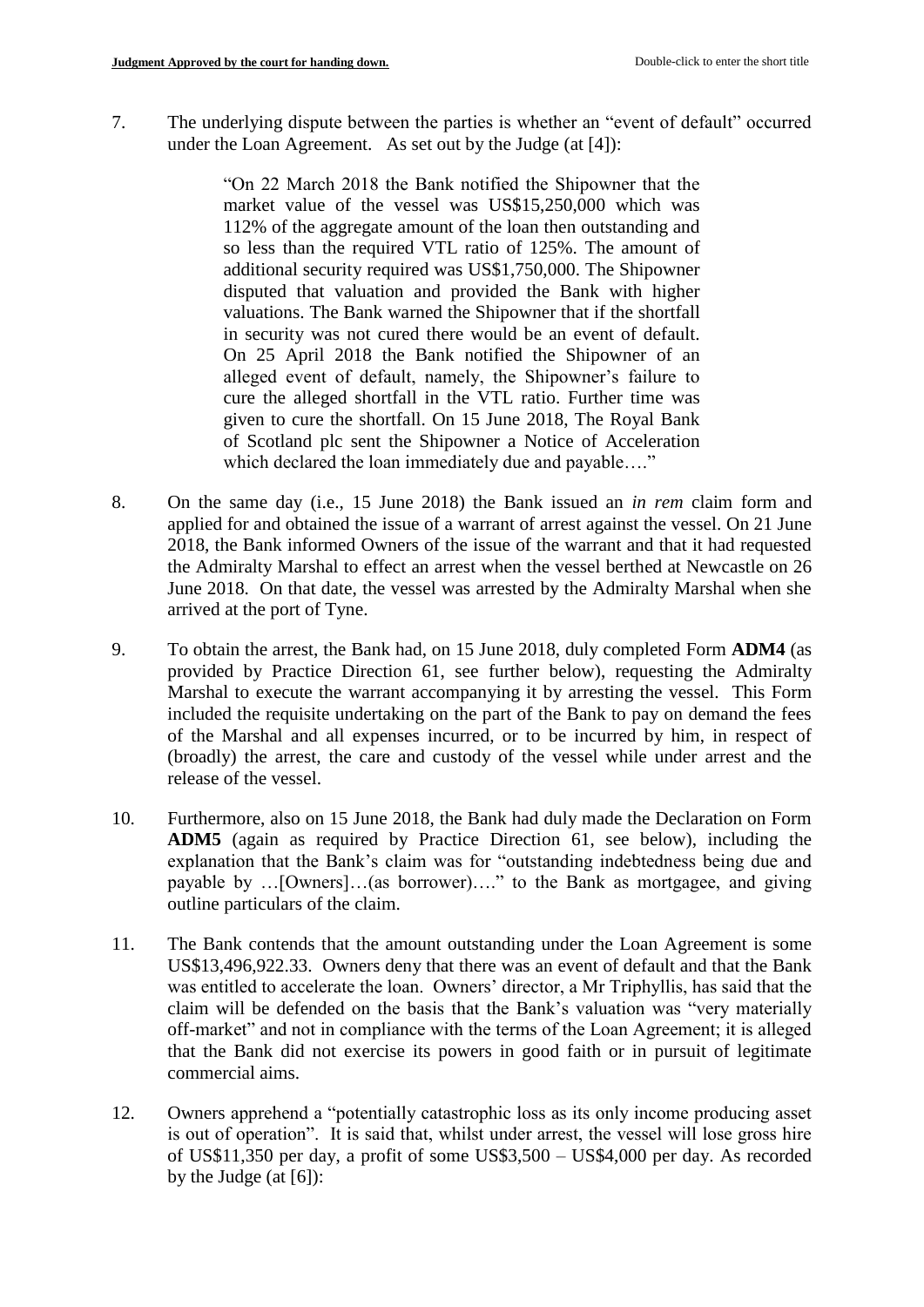"The Shipowner says that it cannot obtain a P&I Club letter of undertaking to secure the release of the vessel from arrest in the normal way because P&I cover does not extend to a disputed claim under a loan agreement. It is also said that security in the form of a guarantee or a bond cannot be provided because the Shipowner's only asset is the vessel and that is already mortgaged to the Bank. In addition it is said that the Shipowner does not have access to funds to effect a suitable security arrangement...."

Interposing there, the ability of Owners to obtain funds is a matter to which the Judge returned later in the judgment and to which we shall come in due course. The Judge continued as follows:

"…Mr Triphyllis believes that the Bank is only too aware of the position the Shipowner has been put in by the arrest and it appears clear to him that the Shipowner is being placed under commercial pressure to agree to sell the vessel in order to repay the loan which is precisely what the Bank intends to achieve."

13. It is against this background that Owners' application came before the Judge.

### THE STATUTORY, CPR AND PRACTICE DIRECTION FRAMEWORK

- 14. The Admiralty jurisdiction of the High Court appears from the Senior Courts Act 1981 ("the SCA 1981"). S.20(1)(a) provides for jurisdiction to hear and determine "any of the questions and claims mentioned in subsection  $(2)$ ". Insofar as relevant for present purposes, those questions and claims include in  $s.20(2)(c)$  "any claim in respect of a mortgage of or charge on a ship or any share therein".
- 15. S.21 of the SCA 1981 deals with the mode of exercise of Admiralty jurisdiction. S.21(2) provides, among other things, that in the case of any claim as is mentioned in s.20(2)(c) "an action in rem may be brought in the High Court against the ship or property in connection with which the claim or question arises".
- 16. Practice Direction 61 ("PD 61"), para. 3.6, provides that a claim form *in rem* may be served in the following ways:

"(1) on the property against which the claim is brought by fixing a copy of the claim form –

(a) on the outside of the property in a position which may reasonably be expected to be seen….

(2) if the property to be served is in the custody of a person who will not permit access to it, by leaving a copy of the claim form with that person;

(3) where the property has been sold by the Marshal, by filing the claim form at the court;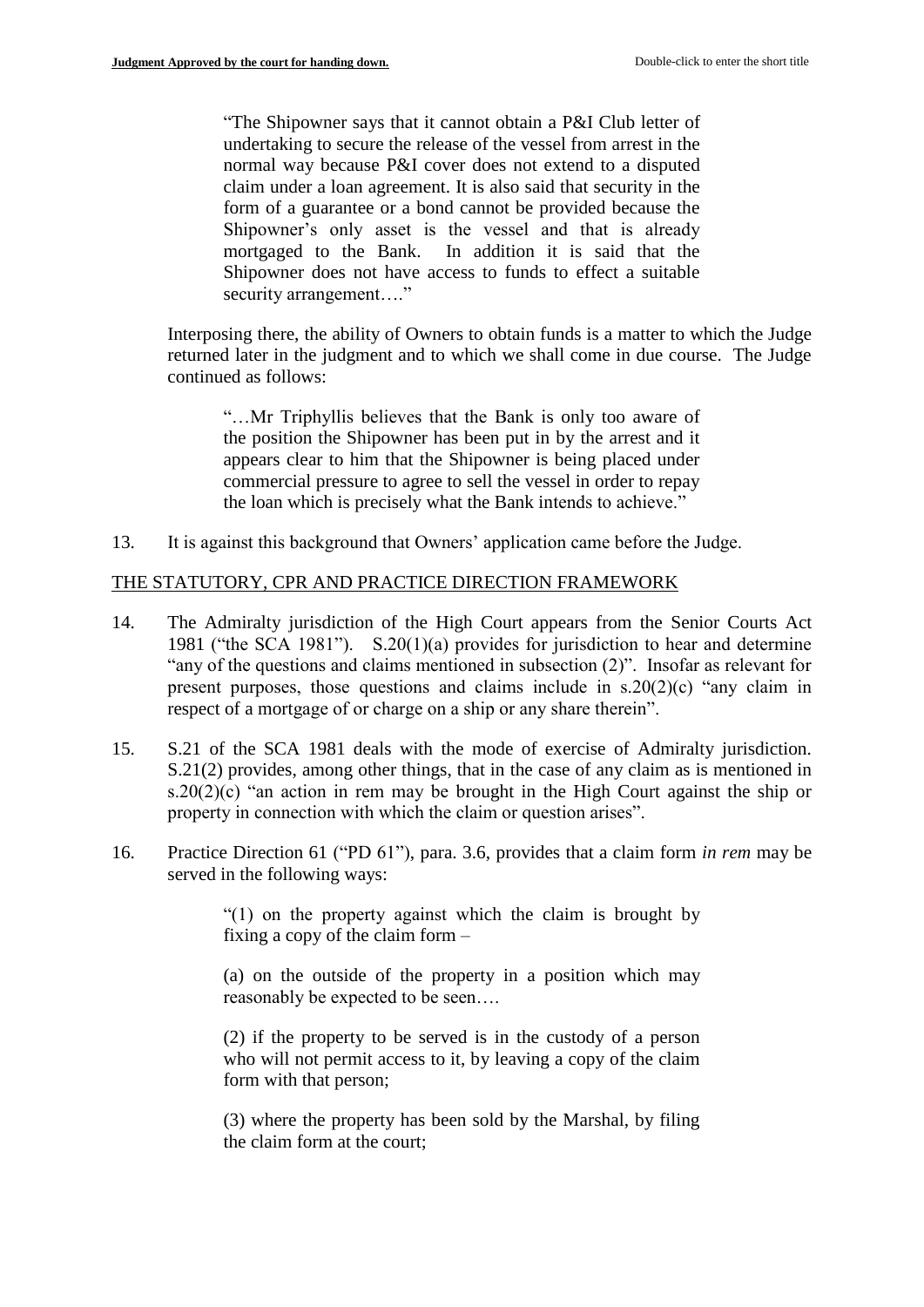(4) where there is a notice against arrest, on the person named in the notice as being authorised to accept service;

(5) on any solicitor authorised to accept service;

(6) in accordance with any agreement providing for service of proceedings;

or

(7) in any other manner as the court may direct under rule 6.15 provided that the property against which the claim is brought or part of it is within the jurisdiction of the court."

17. CPR r 61.5 deals with arrest and, insofar as here relevant, provides as follows:

"(1) In a claim in rem  $-$ 

(a) a claimant…

may apply to have the property proceeded against arrested.

(2) Practice Direction 61 sets out the procedure for applying for arrest.

(3) A party making an application for arrest must –

(a) request a search to be made in the Register before the warrant is issued to determine whether there is a caution against arrest in force with respect to that property; and

(b) file a declaration in the form set out in Practice Direction 61.

…"

18. The General Note accompanying CPR r 61.5 in the White Book includes this passage:

"The issue of a warrant of arrest is not a discretionary remedy. If the statutory requirements set out in PD 61, para. 61.5.3 are complied with the claimant is entitled to issue the warrant of arrest and if there is such compliance there is no further scope for the application of any duty of full and frank disclosure, *The Varna* [1993] 2 Lloyd's Rep 253."

19. In turn, PD 61, para. 61.5, headed "Arrest", is in these terms:

"5.1 An application for arrest must be –

(1) in Form **ADM4** (which must also contain an undertaking); and

(2) accompanied by a declaration in Form **ADM5**.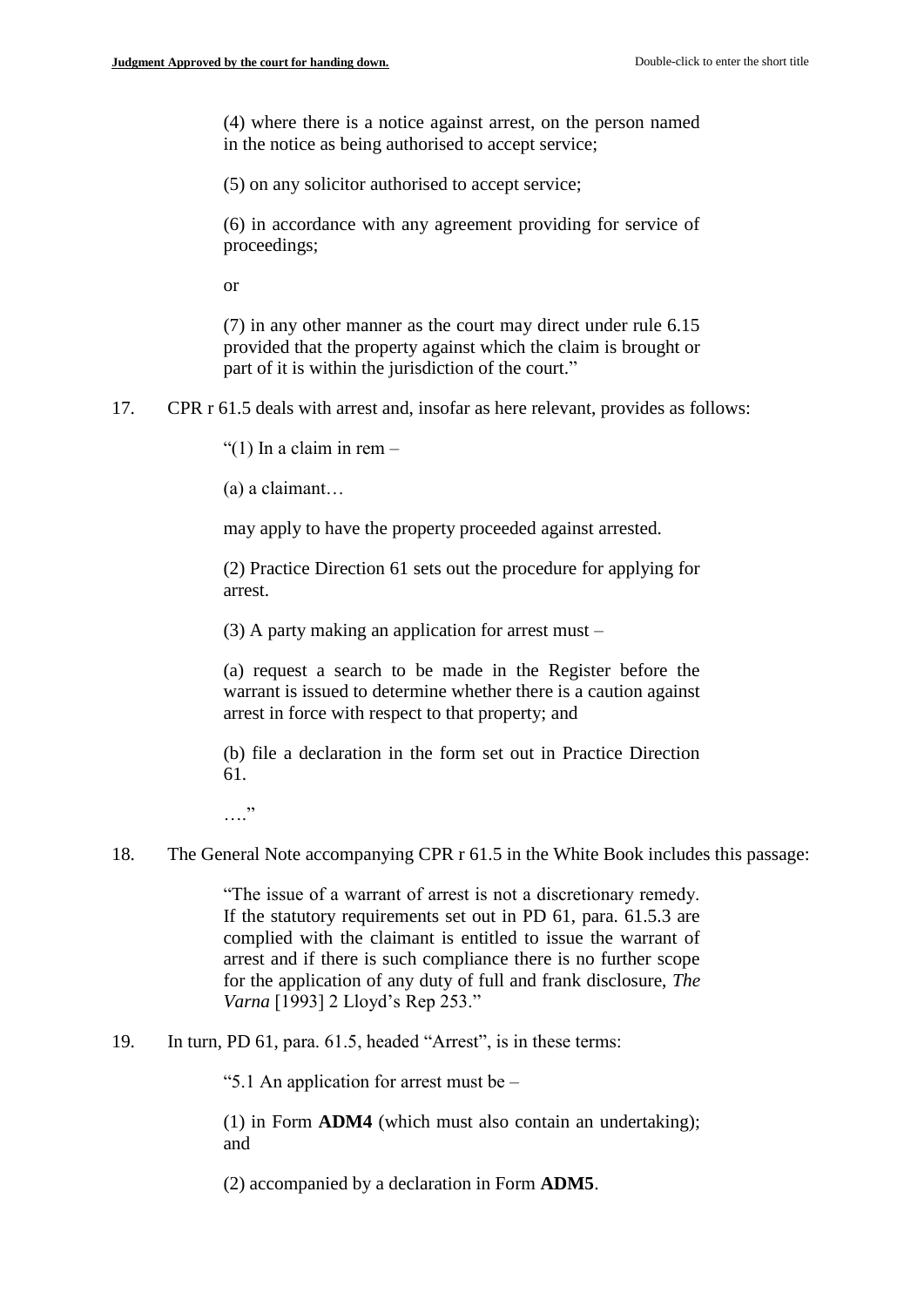5.2 When it receives an application for arrest that complies with the rules and the practice direction the court will issue an arrest warrant.

5.3 The declaration required by rule 61.5(3)(b) must be verified by a statement of truth and must state –

 $(1)$  in every claim –

(a) the nature of the claim ….and that it has not been satisfied and if it arises in connection with a ship, the name of that ship;

(b) the nature of the property to be arrested and, if the property is a ship, the name of the ship and her port of registry; and

(c) the amount of the security sought, if any.

 $\cdots$ 

20. CPR r 61.7 contains the regime for "Cautions against arrest". R.61.7(1) provides that any person may file a request for a caution against arrest. R.61.7 continues in these terms:

> "(2) When a request under paragraph (1) is filed the court will enter the caution in the Register if the request is in the form set out in Practice Direction 61 and –

(a) the person filing the request undertakes –

(i) to file an acknowledgment of service; and

(ii) to give sufficient security to satisfy the claim with interest and costs; …

……

(5) Property may be arrested if a caution against arrest has been entered in the Register but the court may order:

(a) the arrest to be discharged; and

(b) the party procuring the arrest pays compensation to the owner of or other persons interested in the arrested property. "

21. As already indicated, Owners' application for release of the vessel was made pursuant to CPR r 61.8(4)(b), which provides as follows:

"(4) Property will be released from arrest if  $-$ 

(b) the court orders release on an application made by any party;"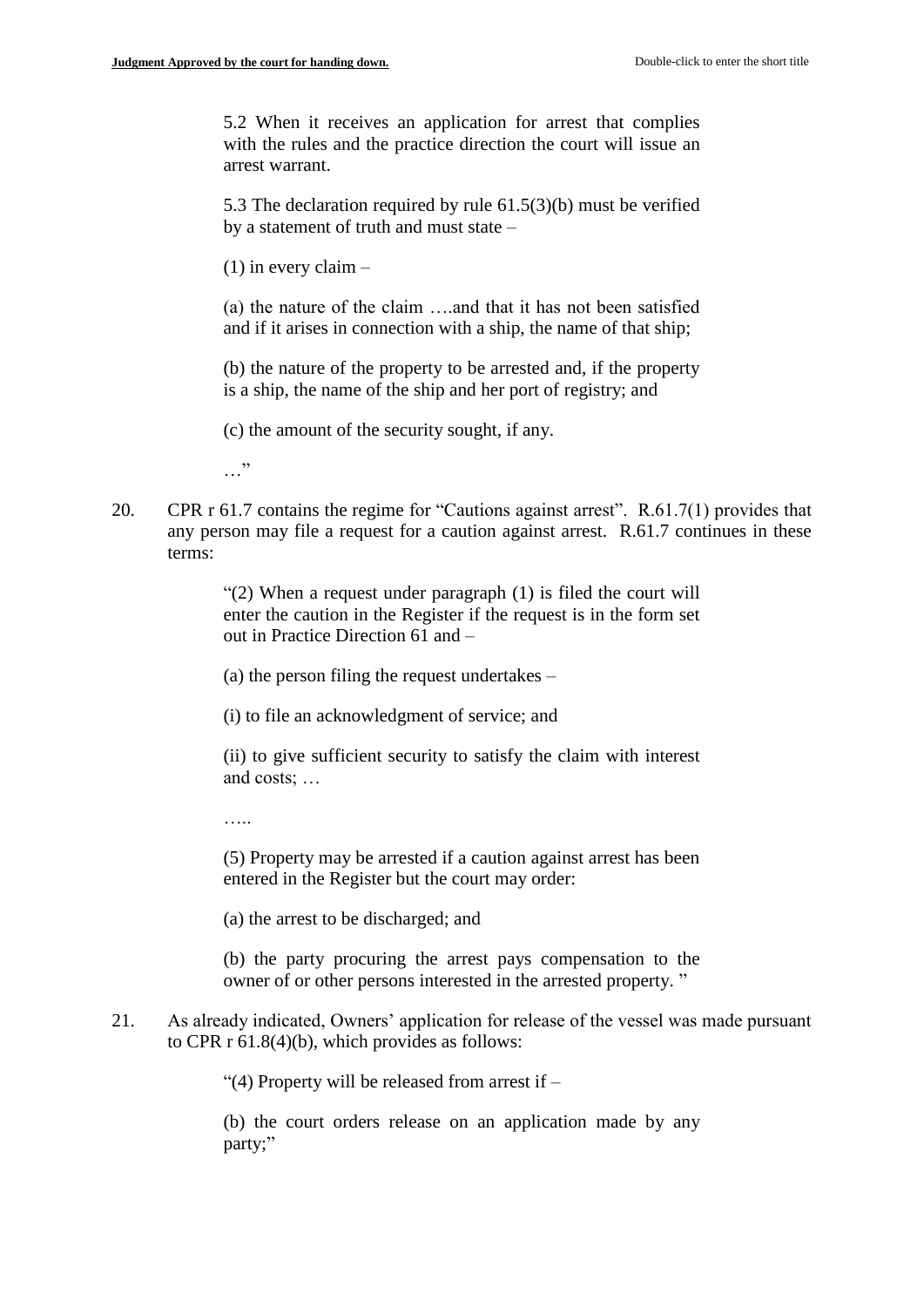#### THE JUDGMENT

- 22. It is necessary to refer to the impressive judgment of Teare J at some length.
- 23. At the outset (at [9]), Teare J observed that Owners' application for release of the vessel raised for decision "…the issue which has concerned Sir Bernard Eder for over 20 years, namely, the question whether a claimant who arrests a vessel, like a claimant who seeks a freezing order, should provide a cross-undertaking in damages in respect of the damage which an arrest can cause a shipowner". The Judge then referred to a number of contributions to that debate, to some at least of which we shall come.
- 24. The Judge immediately went on to say this (at [10]):

"It is accepted by counsel for the Shipowner that English Admiralty law does not require a claimant who wishes to arrest a vessel to provide a cross-undertaking in damages in order to obtain a warrant for the arrest of a vessel. Therefore, the only way in which the Shipowner can advance its claim for such a cross-undertaking in damages is to seek a release of the vessel from arrest in the event that the Bank fails to provide the requested undertaking…."

25. The Judge next turned to the Admiralty action *in rem* and the purpose of an arrest. He remarked (at [13]) on the ancient nature of the right *in rem*. The purpose of an arrest (at [14]) was to "enforce an admiralty action in rem". Thus (*ibid*):

> "By arresting a ship the claimant establishes the jurisdiction of the Admiralty court to hear and determine the claim in the action notwithstanding that the ship is registered in a foreign country and that the claim has no connection with this country. By arresting the ship the claimant also obtains the means by which he can enforce his claim in the event that he establishes his claim. The ship may be sold by the Admiralty Marshal upon the order of the court and the claimant may recover his claim from the proceeds of sale. In that way an arrest provides security for the claim in rem……the right to arrest is 'the unique feature of a claim in rem'; see *The Stolt Kestrel per*  Tomlinson LJ at paragraph 21."

In practice, however, Teare J next observed (at [15]), an arrest was, more often than not, unnecessary.

"In the typical claim for lost or damaged cargo the contract of carriage or charterparty will provide for English jurisdiction and the shipowner's P&I Club will provide a letter of undertaking in order to avoid an arrest. In the typical claim for damage caused by collision the shipowners will have agreed to submit their dispute to the Admiralty Court and the respective hull underwriters or P&I Clubs will have provided guarantees to avoid an arrest. Thus in 2017 whilst 165 admiralty claims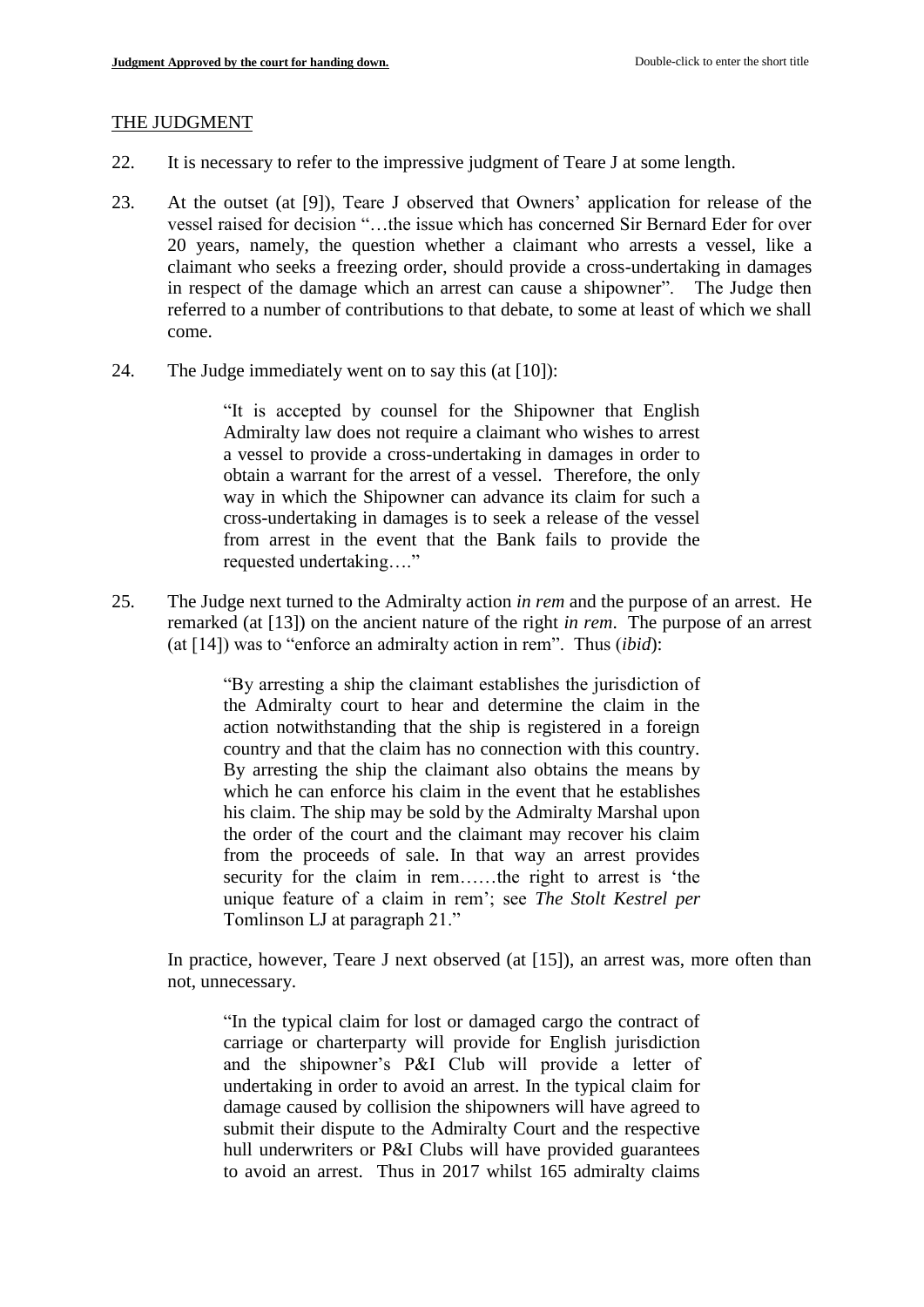were issued there were only 10 arrests. Where there is an arrest a vessel will usually be released on the provision of other security thus making a sale unnecessary. Thus in 2017 although there were 10 arrests there were only 3 sales. This snapshot of life in the Admiralty court is not a new phenomenon though the number of claims is lower than in the past……Thus although the arrest is 'the unique feature' of the Admiralty action in rem it is not often necessary to be effected."

- 26. Next, Teare J underlined (at  $[16] [17]$ ) that the issue of a warrant of arrest was as of right – and that (as was common ground) the Bank was entitled to obtain such a warrant without providing a cross-undertaking in damages.
- 27. The Judge then (at [18] [19]) alluded to *The Evangelismos* and observed that a shipowner had no right to damages in circumstances where the arresting party had acted in good faith and without gross negligence – even if it was later found that the arresting party had in fact no claim *in rem.* There was no debate on this issue before the Judge, although Owners reserved the position should the matter go further. The Judge noted that the cross-undertaking in damages sought in the present case was expressly intended to apply if the Bank did not succeed in its claim without Owners being required to satisfy the established tests for the tort of wrongful arrest.
- 28. Turning to applications for release from arrest (at  $[20] [38]$ ), the Court's power to order release was discretionary. The usual circumstances in which a vessel was released from arrest involved either the provision of alternative security or a second arrest amounting to an abuse of process. There were few other instances of a vessel being released from arrest. The Judge then furnished an invaluable survey of Admiralty practice and such authority as there was in this regard, dating back to 1862 - and encompassing the changes to Admiralty practice introduced by the Judicature Acts 1873 – 1875, which introduced the writ of summons, prior to which arrest of the vessel had been necessary to commence the action and found jurisdiction. At the conclusion of this survey, the Judge said this (at [38]):

"...the cases to which I have been referred, in so far as they required a cross-undertaking in damages, did so either in the context of section 26 of the Civil Jurisdiction and Judgments Act 1992 (*The Havhelt*) or in the context of an application based upon an alleged abuse of process (*The Tjaskemolen*). The only consideration given to the subject by the Court of Appeal (in *The Bazias 3 and Bazias 4*) resulted in a refusal to require a cross-undertaking in damages expressly because 'this has never been the practice in Admiralty actions and I do not regard this case as being one in which we can introduce so far reaching a change in the practice for the first time.' I do not consider that Lord Clarke's comments [in *Willers v Joyce*, see below] can be regarded as having been expressed *per incuriam*."

29. Pulling the threads together, the Judge observed (at [41]) that the Court's discretion to release a vessel from arrest "must be exercised in a principled manner". He continued as follows (at [42]):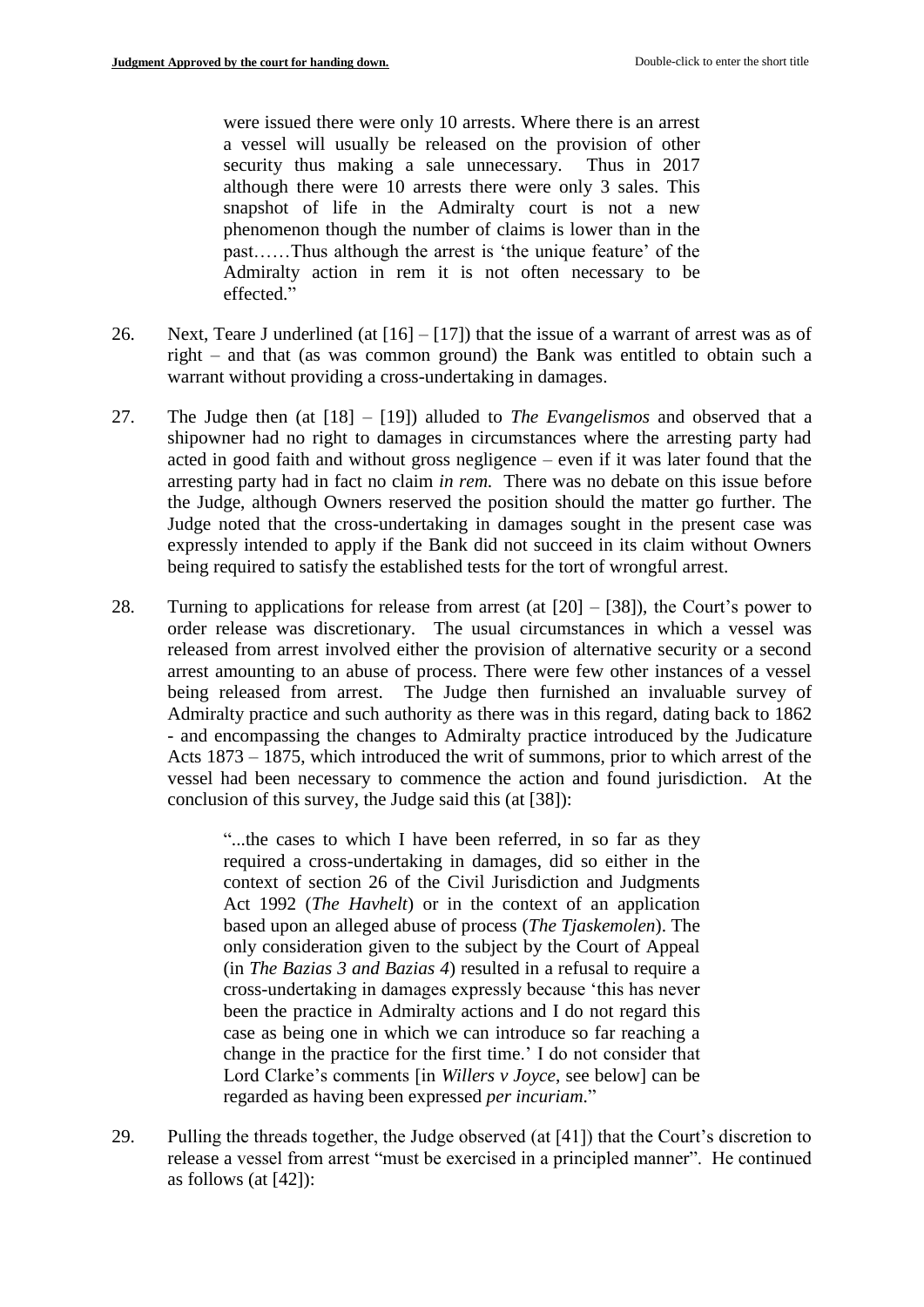"One of the principles in this area of the law is that a claimant in rem may obtain the issue of a warrant of arrest as of right. It is not dependent upon him providing a cross-undertaking in damages. If the court were to say, following an arrest, that in exercise of its discretion to order release, the vessel must be released from arrest unless a cross-undertaking in damages were provided, that exercise of its discretion would…cut across and negate the principle that a claimant may obtain the issue of a warrant of arrest without providing a cross-undertaking in damages. That would appear to me to be, in a relevant sense, an unprincipled exercise of its discretion or, at any rate, an exercise of discretion which pays insufficient regard to the principle underlying the issue of a warrant of arrest. If it were appropriate in this case to order release in the event that the Bank did not provide a cross-undertaking in damages it seems to me that it would be equally appropriate in a great many cases to make such an order. Thus a very substantial change as to the circumstances in which an arrest can be obtained and maintained would occur overnight. Sometimes such changes do occur overnight in the practice of the law, as happened when the *Mareva* injunction or freezing order was developed. But the suggested change in this field would mean that the entitlement of a claimant in rem to obtain the issue of a warrant of arrest upon making an application in accordance with the rules and practice direction would be nullified. That is significant step to take (not…a modest development or a 'tweak')."

- 30. Teare J then (at [44]) addressed the argument that, if a cross-undertaking in damages was a fair and just requirement in the context of an application for (among other things) a freezing order, it was likewise appropriate in the context of an Admiralty arrest. The assumption underpinning this argument was that a freezing order and an Admiralty arrest were comparable. They had completely different origins but were comparable, the Judge accepted, in the sense of seeking to ensure that the defendant's assets were available to satisfy a judgment. The proceedings were not, however, of the same character, in particular because "…the arresting party is entitled to the issue of a warrant of arrest as of right and is not dependent upon a court order to that effect."
- 31. There was (at [45]) also a "factual or contextual" difference between arrests and freezing orders, relating to the development of a procedure whereby arrest could be avoided by a shipowner – beginning with the *caveat* procedure in the 1855 Rules and now the modern practice of "undertakings being given privately to appear (now to acknowledge service) and provide security". Thus:

"…in the shipping and marine insurance industry there are established means by which a shipowner can protect himself against the threat of an arrest. Indeed, whereas an arrest is usually effected after notice, as happened in the present case, a freezing injunction is usually ordered without notice to the defendant. This is a further reason for pausing before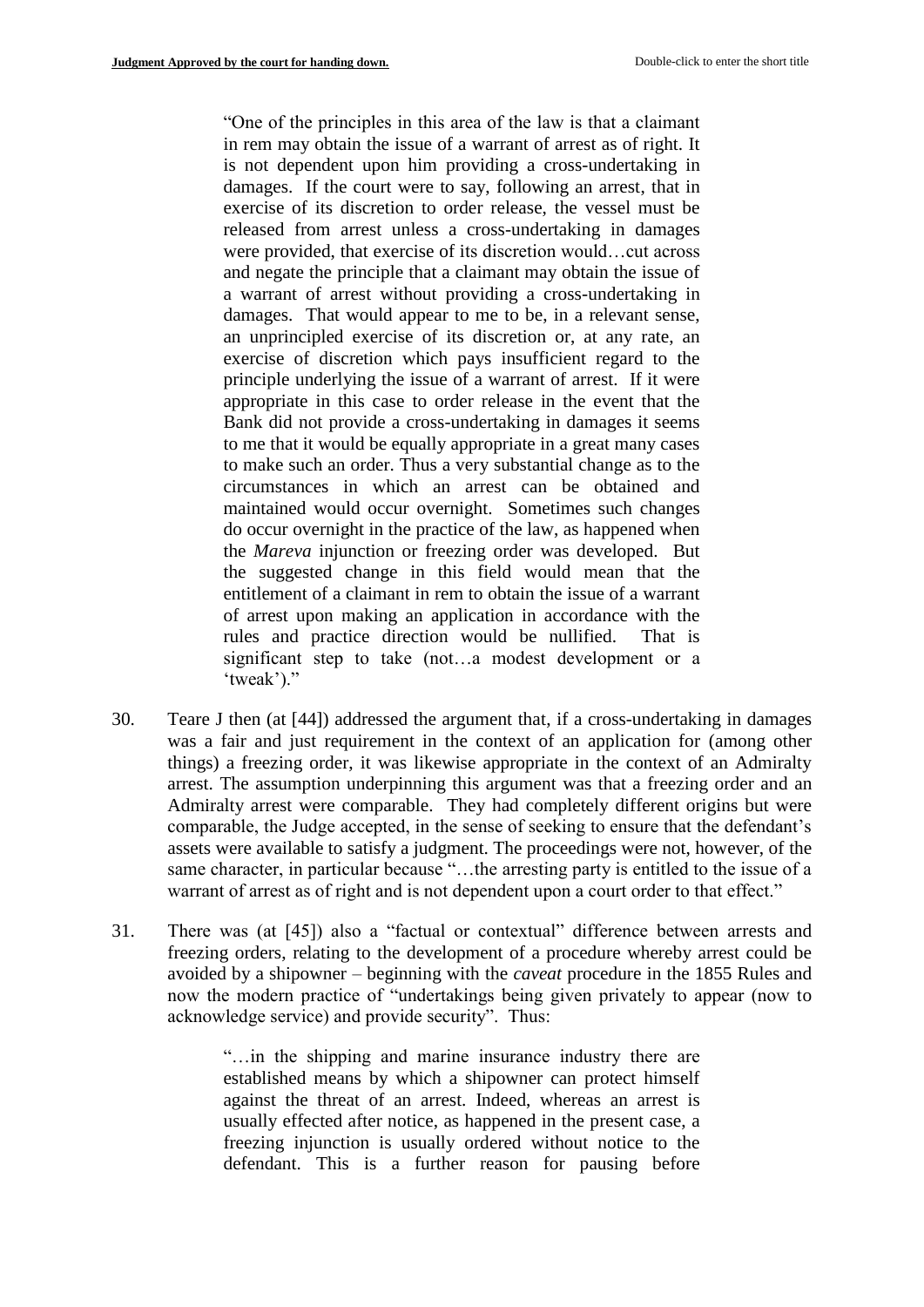concluding that what is appropriate in the context of a freezing order must necessarily be appropriate in the context of an admiralty arrest."

The Judge was struck (at [46]) by the fact that "judges of great authority" had not been compelled by the comparison between a freezing order and an arrest to suggest that a cross-undertaking should be required in the latter context.

32. Accordingly (at [47]):

"In these circumstances it would be a particularly bold step for a first instance judge to say….that by comparison with the practice of the courts in relation to interim injunctions the current practice of this Court not to require a cross-undertaking in damages is anomalous and unjustifiable and should now be changed. Indeed, I do not consider that such a course is open to me at first instance."

- 33. As to the particular circumstances of the present case, Teare J accepted (at [48]) that Owners would suffer loss whilst the vessel remained under arrest and was unable to trade; if the Bank failed to prove its claim that loss might never be recoverable. Those circumstances did not, however, make the case "unusual or exceptional". There was nothing to justify a departure from the Court's usual practice.
- 34. Owners had adduced some evidence that they were unable to provide security in order to obtain the release of the vessel; but (at [49]) that evidence was insufficiently particularised to establish an inability to provide such security. In the Judge's view:

"Where a shipowner wishes to show that he is unable to avail himself of the remedy usually adopted to avoid loss caused by an arrest he ought…[to] condescend to particulars. Thus the evidence ought to deal, not merely with the shipowner's own resources, but also with the Shipowner's ability to provide security by calling upon the resources of its shareholders, direct and indirect. The Shipowner may be a one-ship owning company registered in the Marshall Islands but it appears to be part of a larger shipping group (though there is some uncertainty as to its size). It was submitted on behalf of the Shipowner that it was speculation to consider whether the Shipowner could provide security by means of its indirect shareholders. But the evidential burden lies upon the shipowner."

Although the provision of security itself would cause loss (at [50]), the nature of that loss was not unusual. Nor (at 51]) was it right to say that the Bank already had security by way of the Mortgage; if the Bank arrested the vessel and sold it through the Court, the sale by the Admiralty Marshal would give the Bank a clean title free of encumbrances.

35. In an important passage (at [52]), the Judge said this: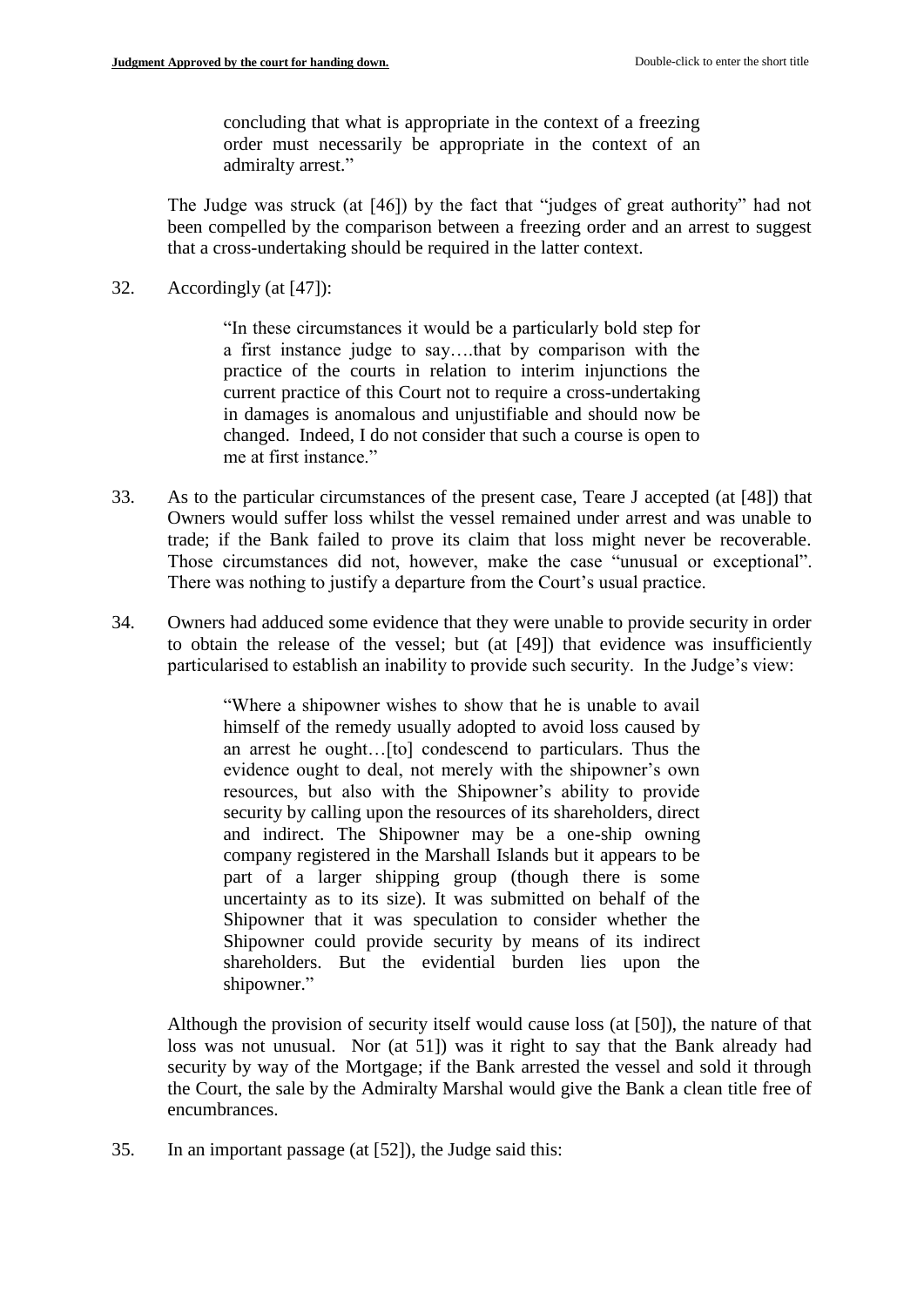"There is therefore nothing unusual about the present case. Indeed, because of that very circumstance, the requested release, in the absence of a cross-undertaking in damages, would (or may) have, as counsel for the Bank submitted, 'significant implications for the shipping industry'."

The Judge could envisage at least two.

"First, since there is nothing unusual about the present case claimants in other typical cases would be required to give a cross-undertaking in damages. Some, depending upon their means, may be discouraged from exercising the right of arrest which statute and the rules of court have given them. I have in mind the crew of a vessel or the supplier of necessaries to a vessel. Vessels are trading assets and an arrest will almost always cause loss. Claimants, even well-resourced claimants, may be unwilling to give an open-ended undertaking. Second, at present P&I Clubs and hull underwriters routinely give undertakings either to avoid arrest or to secure release from arrest. That they do so enables the Admiralty jurisdiction to be exercised by those with Admiralty rights in rem with relatively little dispute and with few arrests and sales actually being required. That may be thought to be a benefit to the shipping and marine insurance industry. If the court, following an arrest, routinely required a cross-undertaking in damages as the price of retaining the arrest, there might…be uncertainty as to whether an arrest would be maintained and so P&I Clubs and hull underwriters might not so readily provide security as they presently do and have done so for a great many years. Of course, these and any other issues which the suggested change in practice may throw up may be capable of being dealt with over time… But the shipping and marine insurance industry has worked for a very long time, it appears without complaint (save possibly by Sally Line in *The Bazias 3 and Bazias 4*), on the basis that cross-undertakings in damages are not required in the context of an Admiralty arrest."

36. Despite the shortcomings in Owners' evidence, the Judge was alert to the potential for injustice in the present case and that the cross-undertaking would serve to avoid that injustice. But, he went on (at [53]), there was:

> "….much to be said for the view that the requested change in practice (assuming that a court at first instance were free to bring it about) is or may be so far-reaching in its consequences that it should be a matter either for Parliament to consider (if a change in primary legislation is required or desirable) or for the Rules Committee to consider (if all that is required is a change in the rules of court) having consulted with the Admiralty and Commercial Court Users' Committee and the shipping and marine insurance industry."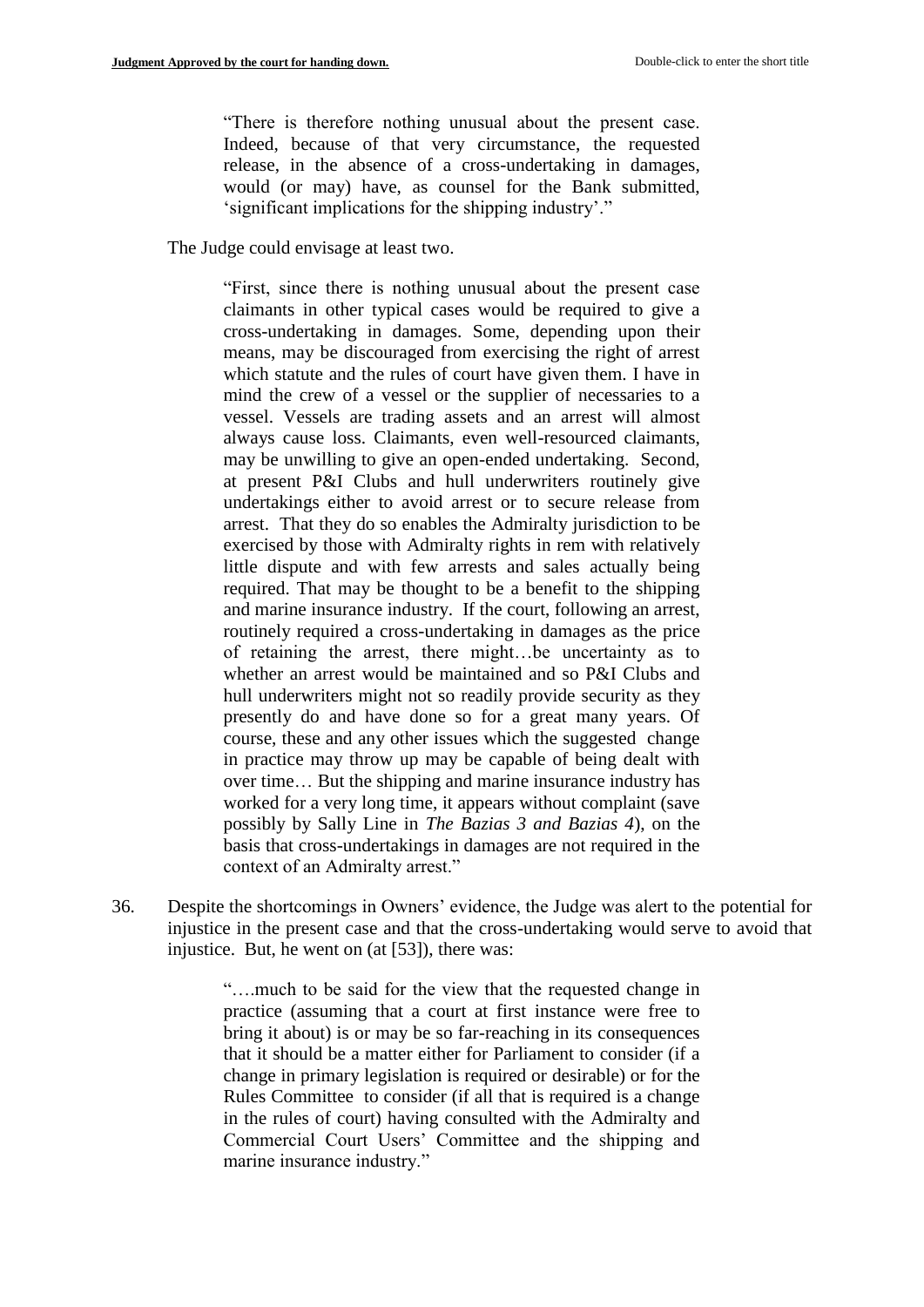As Teare J pointed out, the 1952 Arrest Convention (which was the foundation of the SCA 1981 conferring jurisdiction *in rem*) did not contain a provision that arresting courts be empowered to order security; a proposal to such effect had been opposed by the United Kingdom ("UK") and had been defeated. The 1999 Arrest Convention did contain such a provision but the UK had not ratified it and only 11 countries had done so – though there were others whose law contained a provision enabling security for damages for wrongful arrest to be ordered.

37. After alluding (at [54]) to a decision in the Supreme Court of Canada to which we shall come, the Judge ultimately (at [56]) reiterated his view that:

> "Whether the balance between, on the one hand, the interests of the claimant in rem and, on the other hand, the interests of the shipowner, which has been struck by English Admiralty law and practice over the last 150 years or more remains appropriate and sufficiently 'responsive to modern realities' (the phrase used by the Supreme Court of Canada) is….not a matter for the court to judge but a matter for either the legislature or the Rules Committee to consider."

38. The Judge's conclusion (at [57]) was expressed in these terms:

"The court is unable to accede to the application that the vessel be released in the event that the Bank fails to provide a crossundertaking in damages. To exercise the court's discretion to release in that way would (i) run counter to the principle that a claimant in rem may arrest as of right, (ii) be inconsistent with the court's long-standing practice that such a cross-undertaking is not required, and (iii) be contrary to the decision of the Court of Appeal in *Bazias 3 and Bazias 4* and to the dicta of Lord Clarke in *Willers v Joyce* which I, as a first instance judge, must respect. Finally, any change in Admiralty law and practice, given that the present position has prevailed for so long, is not a matter for the Court to change overnight (even assuming that it could do so) but for Parliament or the Rules Committee to consider after proper consultation."

### THE RIVAL CASES

39. For Owners, the submissions of Mr Lord QC were elegantly formulated. In outline, the arrest of a vessel was no longer necessary as the foundation for an action *in rem* and thus for establishing jurisdiction. Once arrest and establishing jurisdiction were decoupled, it could be seen that the purpose of arrest was the provision of security for the claim. Viewed in this light, a ship arrest *was* analogous to other interim relief, in particular a freezing order. The jurisdiction of the English Court would be unaffected by the release of the vessel. The rule in *The Evangelismos* would not be subverted by the requirement to provide a cross-undertaking in damages as the price for maintaining the arrest  $-$  in the same way that the (routine) requirement for a crossundertaking in damages in the context of freezing orders did not subvert the tort of malicious prosecution. Nor did Owners' submissions subvert the right to arrest. A principled exercise of the Court's discretion called for the provision of a cross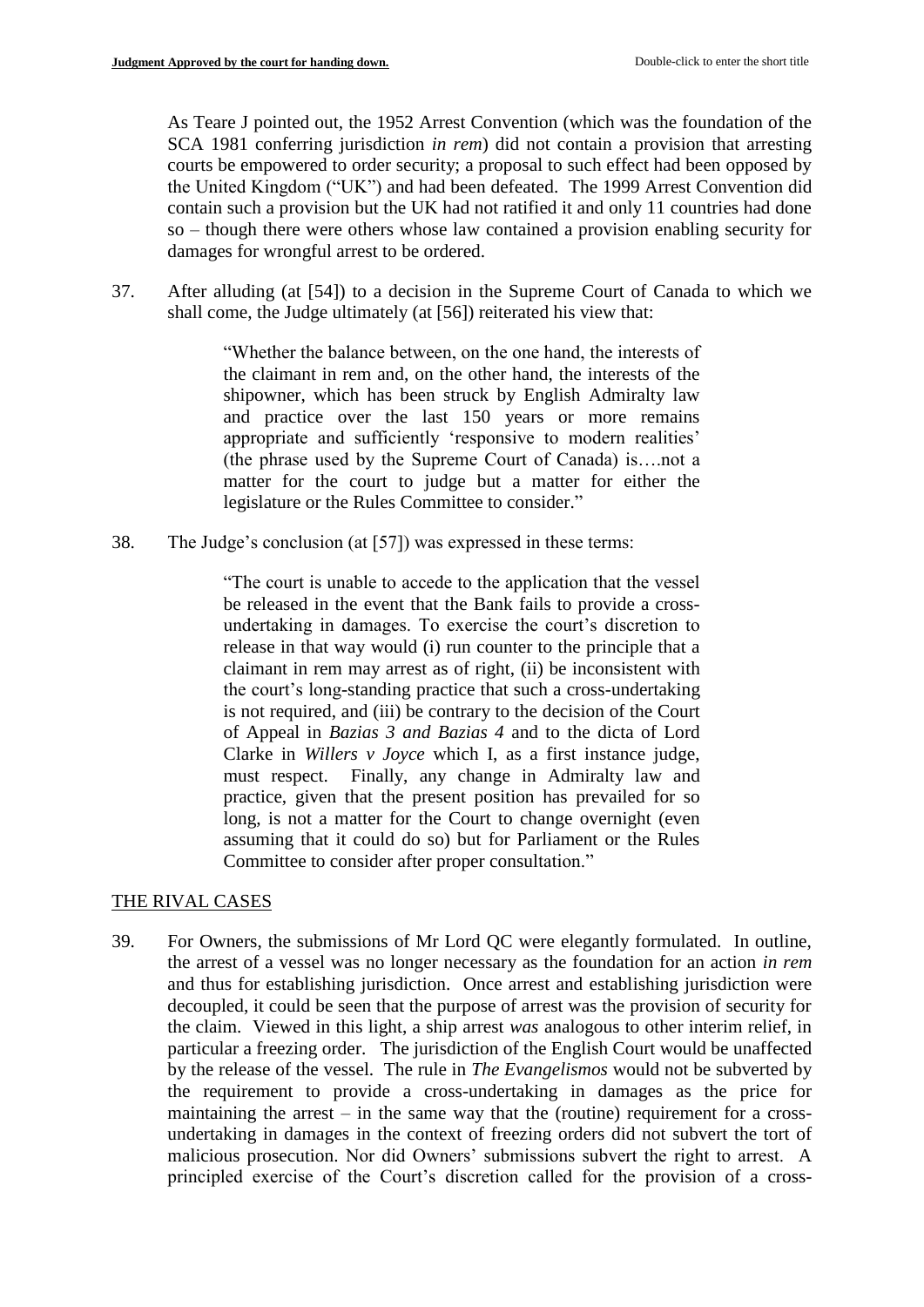undertaking here; on the one hand and absent such a cross-undertaking, there was a risk of injustice to Owners; on the other hand, the Bank would suffer no prejudice by reason of the provision of a cross-undertaking. Owners' counterclaim against the Bank did not render the provision of a cross-undertaking otiose. There was no need for the intervention of Parliament or the Rules Committee; Owners' case did not entail subverting Admiralty practice; as he had submitted before the Judge, Mr Lord spoke in terms of no more than a "tweak" to that practice. Mr Lord's essential focus was on doing justice in the individual case; he did not accept that the impact on the maritime industry would be as alleged. The Judge had gone wrong because his building blocks were wrong; he had "abdicated the discretionary power vested in him to determine the application" and/or he had mis-directed himself that it was not open to him (whether as a matter of authority or longstanding Admiralty practice) to accede to Owners' case.

- 40. Mr Lord did not dispute the Judge's finding (at [49]) that Owners' evidence did not make good the inability of "shareholders, direct and indirect" to put up security. That, however, had been the wrong question to ask. The Judge should have confined his inquiry to Stallion Eight Shipping Co. S.A. – i.e., the owning company in question. In any event, if funds could have been obtained to secure the release of the vessel, it would have been "bizarre" or "ludicrous" for Owners to have left her under arrest.
- 41. For the Bank, Mr Bright QC's excellent submissions emphasised that Owners' case would "out-flank" the CPR (giving a *right* to arrest) and the rule in *The Evangelismos*; such a course was "intellectually dishonest". That the Admiralty practice in this area raised serious questions for review in the  $21<sup>st</sup>$  century was one thing; but this case was not the right vehicle for a radical departure from the very longstanding practice. Neither the right to arrest nor *The Evangelismos* had been challenged in these proceedings. Nor had it been shown that Owners could not raise the funds necessary to secure the release of the vessel. In Mr Bright's words, it would be odd for this Court to intervene on a discretionary matter when, on completely standard facts, the Judge had followed the usual practice. As to the decoupling of arrests from the foundation of an action *in rem*, that had been the case since 1883. Any change in the practice, as entailed by Owners' case, was for the Legislature or the Rules Committee, after proper consultation, or for the Supreme Court. It was to be kept in mind that judge-made law was retrospective and, here, would run contrary to commercial expectations premised on the existing law. Any review of the topic should not involve a binary choice; as could be seen from the writings and jurisprudence in this area, there were a range of possible responses and approaches. Even if it could be said that another Judge might have reached a different conclusion, it could not be said that the decision of Teare J was outwith the proper ambit of his discretion. Indeed, as already noted, the Judge's reasoning was impeccable and his conclusions were justified; the appeal should be dismissed.

### DOMESTIC LAW AND PRACTICE

- 42. As set out in the judgment, domestic law and practice is clear and well-established. We confine ourselves to a brief outline.
- 43. First, as a matter of the CPR, provided only that the property is within the scope of an action *in rem* and there has been procedural compliance with the rules, arrest is as of right. No judicial discretion is involved - and no question arises of requiring a cross-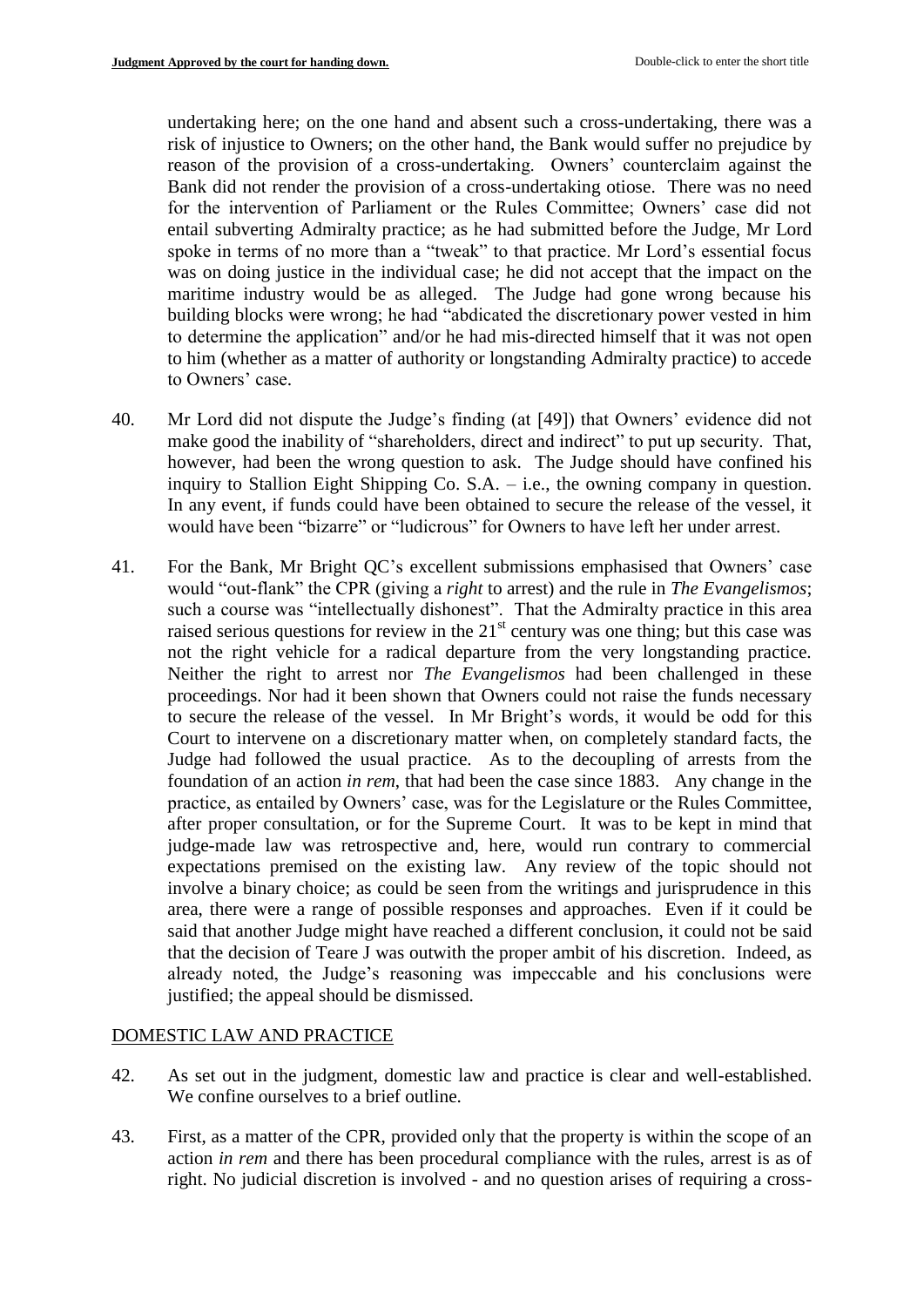undertaking in damages from the arresting party as the price of issuing the warrant of arrest. All this was common ground before us.

- 44. Secondly, no damages can be claimed for wrongful arrest absent malice (bad faith) or (effectively) gross negligence on the part of the arresting party: *The Evangelismos (supra)*; *The Kommunar (No. 3)* [1997] 1 Lloyd's Rep. 22, at pp. 29 *et seq*; *Willers v Joyce* [2016] UKSC 43; [2016] 3 WLR 477, *per* Lord Clarke of Stone-cum-Ebony, at [68] – [78]. It is recognised that this rule of English Law is capable of bearing harshly on a shipowner in circumstances where it subsequently transpires that the arrest was unjustified, but the shipowner is left without remedy for his loss: *The Kommunar (No. 3)*, at p.33. Nonetheless, that is the rule and it carries Privy Council authority (*The Evangelismos*). This too was common ground before us, although Owners again reserved their position should they at some point in the future advance a claim for wrongful arrest against the Bank.
- 45. Thirdly, once a vessel has been arrested, the settled, usual practice of the Admiralty Court is that the vessel will not be released unless the shipowner provides security for the underlying claim or in cases of abuse of process.
- 46. Accordingly, and with the rule in *The Evangelismos* very much in mind, in the *D.H. Peri* (1862) Lush 543 (Adm), Dr Lushington held that a foreign plaintiff suing *in rem* would be required to give security for costs but not security for damages; security for a wrongful arrest (at p.544) "…would be an innovation on the practice of the Court, and would form a serious bar to foreigners suing in this Court."
- 47. In *The Bazias 3 and Bazias 4* [1993] 1 Lloyd's Rep. 101, a vessel had been arrested as security for an arbitration claim. For present purposes, it is unnecessary to delve into the somewhat chequered procedural course which ensued, save to observe that the action was stayed pursuant to s.1 of the Arbitration Act 1975, so that the continuation of the arrest and the question of the vessel's release fell to be considered under s.26 of the Civil Jurisdiction and Judgments Act 1982, rather than under the Rules of the Supreme Court – albeit that in the light of the Court's decision on the interpretation of s.26, nothing turns on this distinction. With regard to the practice under the predecessor of CPR r.61.8(4)(b), Lloyd LJ (as he then was) said this, at p. 105:

"…on an application for release under O.75, r.13 the usual practice has always been that the vessel will only be released on the provision of sufficient security to cover the amount of the claim, plus interest and costs, on the basis of the plaintiffs' reasonably arguable best case…"

Later (*ibid*), Lloyd LJ dealt with the submission of counsel as follows:

"Mr Boyd argued that we should exercise our power under s.26(2) of the 1982 Act to order the plaintiffs to give a crossundertaking in damages in case the arrest turns out to have been unjustified – by which he means if the plaintiffs' claim in the arbitration fails in toto. He put forward reasons why we should make that order in the present case. But, as he accepts, this has never been the practice in Admiralty actions and I do not regard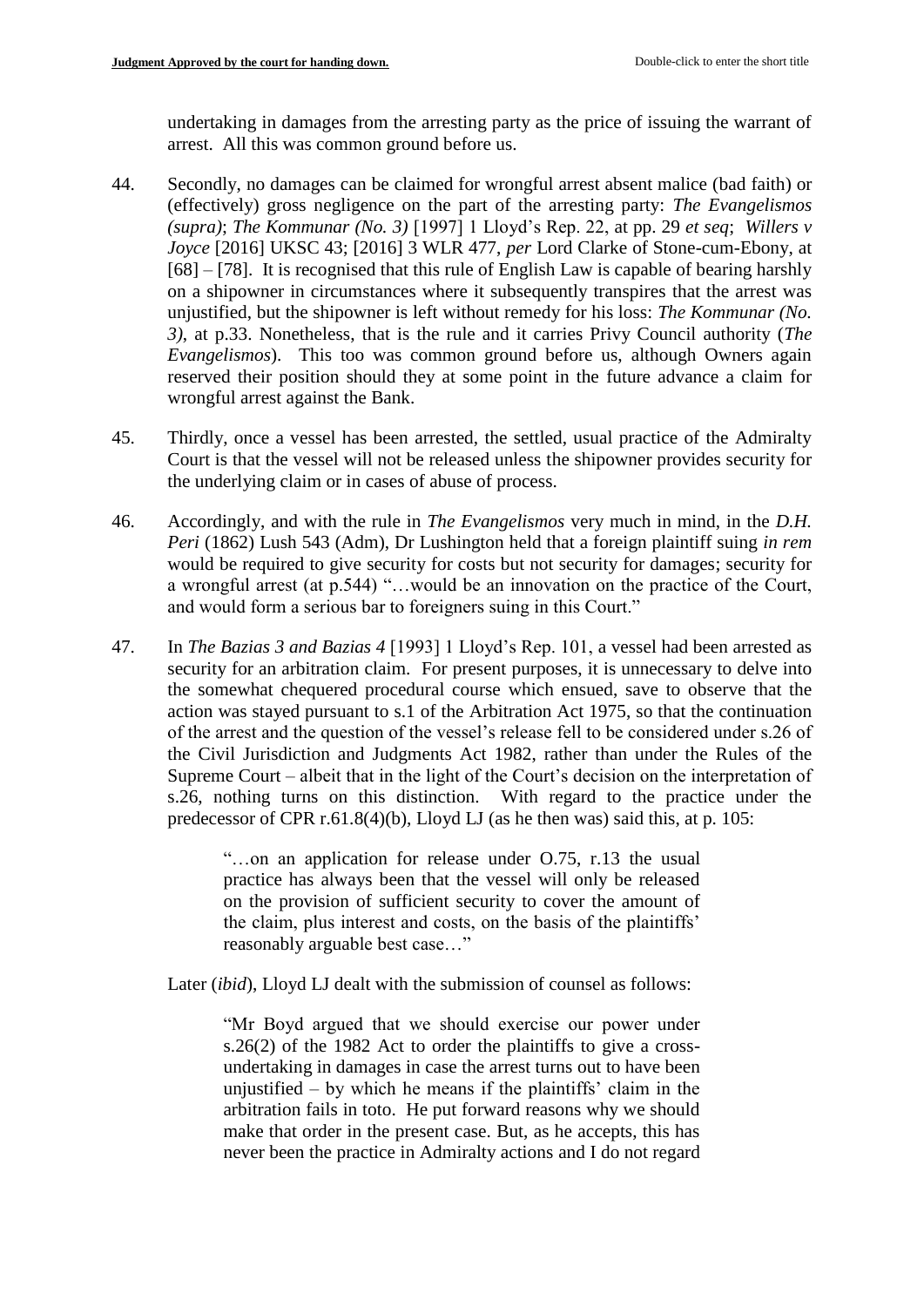this case being one in which we can introduce so far reaching a change in the practice for the first time."

- 48. All this said, the Court's power under CPR r.61.8(4)(b) is a discretionary power. The usual practice is not invariable, as illustrated, for example (there are others), by the decision of Clarke J, as he then was, to require security from the plaintiffs for the maintenance of the arrest in this jurisdiction in *The Tjaskemolen* [1997] 2 Lloyd's Rep 476 on the unusual facts of that case – so as to ensure that the position here was the same as that which would have prevailed had the arrest been maintained in Holland.
- 49. The existence of exceptional or unusual cases should not, however, be thought to weaken the strength of the usual Admiralty practice of not requiring a crossundertaking in damages from the arresting party as the price of maintaining the arrest – a longstanding, settled practice dating back, as can be seen, for at least 150 years.

### THE LITERATURE AND THE POSITION INTERNATIONALLY

- 50. As the literature reveals, there has been something of a spirited debate amongst a relatively small number of commentators as to the justice of the rule in *The Evangelismos* and whether it should be changed.
- 51. A little over a month after the outcome of *The Bazias 3*, Mr Stewart Boyd QC (one of the counsel in that case) delivered the Tenth *Donald O'May Lecture in Maritime Law*, entitled *"Shipping Lawyers: Land Rats or Water Rats"* [1993] LMCLQ 317. At pp. 327-328, Mr Boyd raised the question of whether it was right any longer to treat arrest in Admiralty cases differently from *Mareva* injunctions, where cross-undertakings in damages were (routinely) required from the party seeking the injunction.
- 52. A notable contributor to the debate, over more than 20 years (as remarked upon by the Judge, at [9]), has been Sir Bernard Eder. He has consistently and forcefully articulated his concern as to the potential for injustice to shipowners flowing from the position in English law and practice (outlined above).
- 53. In his 1996 lecture, *"Wrongful Arrest of Ships"* (The London Shipping Law Centre, Public Lecture Papers,  $12^{th}$  December 1996), Mr Eder QC (as he then was) argued that the law as to damages for wrongful arrest needed to be changed "and the sooner the better". In 2013, Eder J (as he then was) returned to the theme, in a lecture to the Tulane Maritime Law Center, *"Wrongful Arrest of Ships: A Time for Change"* (38 Tul. Mar. L.J. 115 (2013)). He helpfully defined "wrongful arrest" as meaning "an arrest founded on a claim which is ultimately rejected on its merits by the court or abandoned by the claimant". He acknowledged that the position in many other jurisdictions, especially common law jurisdictions, was broadly similar to that in England. In both lectures, Sir Bernard emphasised in some detail the privileged position of the arresting party in Admiralty proceedings *in rem*. He expressed difficulty in understanding the rationale for the rule in *The Evangelismos*. He also suggested that there were cases both before and after *The Evangelismos* in which damages had been awarded, "even though it is at least sometimes difficult to say that the conduct involved actual *mala fides* or conduct from which *mala fides* might be implied". Amongst a number of solutions canvassed would be, on an application for release as part of the Court's general discretion, requiring the arresting party to furnish a cross-undertaking in damages as a condition of continuing the arrest, so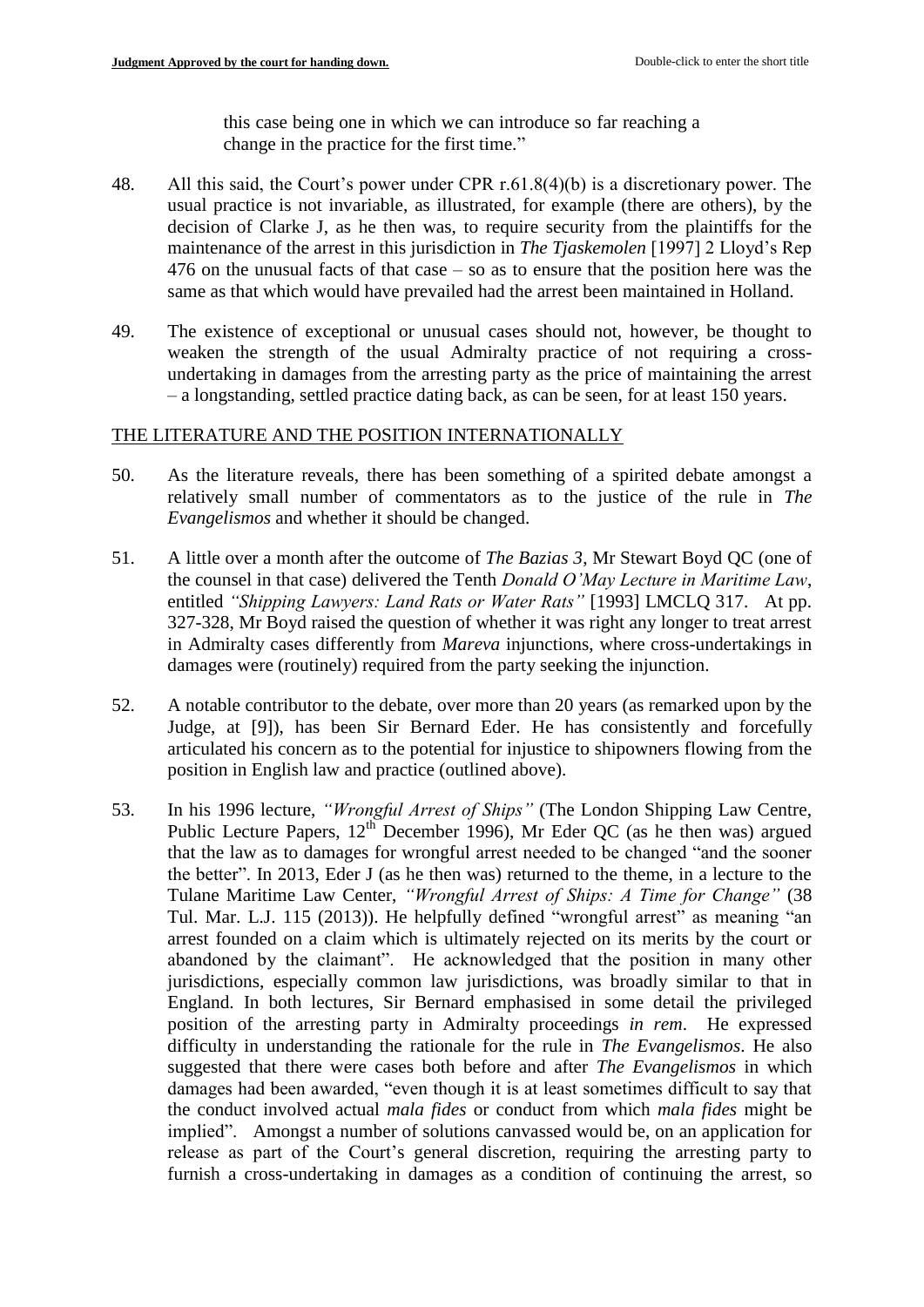assimilating Admiralty practice to developments brought about by Equity. That a change in practice was required was not a bar to such a suggestion; after all, it had been possible for the Court to "invent" the *Mareva* injunction. Sir Bernard Eder recognised that such a change in practice might discourage plaintiffs from effecting arrests in this jurisdiction; that was an "economic reason", though "none the worse for that". It necessitated, however, further comparative study.

54. An impressively succinct response to Sir Bernard Eder's 2013 lecture, entitled "*A Reply to Sir Bernard Eder"* 38 Tul. Mar. L.J. 137 (2013), followed from Prof. Martin Davies (Admiralty Law Institute Professor of Maritime Law, Tulane University Law School, New Orleans; Director Tulane Maritime Law Center). Prof. Davies found Sir Bernard Eder's definition of "wrongful arrest" (set out above) "disquieting". He said this:

> "Is it really defensible to argue that any arrest is wrongful if the underlying claim turns out ultimately to be unsuccessful, whether because of the court's resolution of disputed issues of fact that were not clearly apparent at the time of the arrest, or the court's determination of legal issues that were not clearly settled when the claim was brought, or for any other reason? If so, the stakes in any in rem action would become vertiginously high: win, or be left with a bill for tens, perhaps hundreds, of thousands of dollars in damages for an arrest that ultimately proved wrongful, but which appeared at least plausible when made. To award damages against every plaintiff whose claim proves ultimately to be unsuccessful would be to tip the balance so far in favour of the defendant shipowner that only the very largest or most obvious of deserving claims would ever be brought."

Prof. Davies called into question the suggested analogy between freezing injunctions and ship arrests:

"If no security is provided by the shipowner, a ship arrest immobilises only one of the shipowner's assets, the ship itself, and only until such time as security is given to secure its release. The rest of the shipowner's business continues untouched…

…..

…Ship arrest does not paralyse a shipowner's whole business in the way that a freezing order can. In practice, few ships are actually arrested, and even fewer remain under arrest for any extended period of time….

The potentially high costs of actual arrest that Sir Bernard emphasises are usually borne only by shipowners who are, or are soon to be, insolvent. That is precisely the kind of case in which the plaintiff's interests are most in need of protection."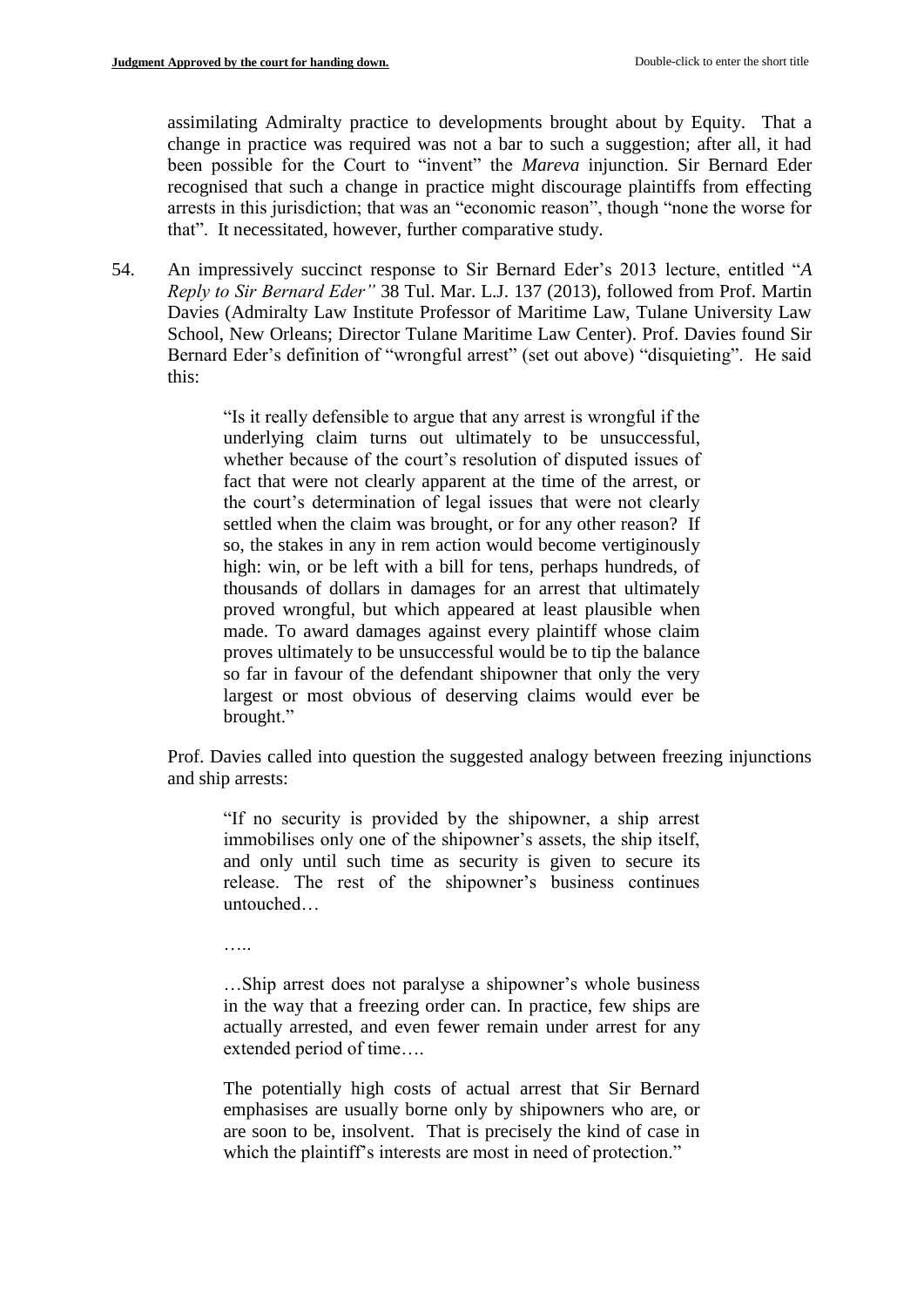Prof. Davies went on to suggest that the torts of malicious prosecution and abuse of process provided a "closer analogy" than Sir Bernard's suggestion of the freezing order. The prospect of a counterclaim for damages for wrongful arrest (as suggested by Sir Bernard) would have a "chilling effect":

"Unless and until someone can suggest a plausible happy medium between awarding damages whenever the plaintiff's claim was brought out of *mala fides* or *crassa negligentia*, and awarding damages whenever the plaintiff's claim ultimately proves to be unsuccessful, however plausible it might have seemed when brought – and no one has been able to craft such a happy medium so far – the law properly rests (as it has long done) at the former end of the spectrum, rather than the latter."

- 55. There followed "*A Rejoinder"* from Sir Bernard Eder, 38 Tul. Mar. L.J. 143 (2013). He suggested that the requirement of a cross-undertaking in damages as a precondition to the grant of a warrant of arrest constituted the "plausible happy medium" to which Prof. Davies had referred. The provision of a cross-undertaking did not mean that if the claim ultimately failed the arresting party would necessarily have to pay damages; the Court retained a discretion whether or not to enforce the crossundertaking. Sir Bernard accepted that the analogy between freezing injunctions and ship arrests was "far from exact", in particular "because, unlike the former, the latter is asset-specific…leaving the rest of the shipowner's business untouched". The standard cross-undertaking, however, was not only required in the context of freezing injunctions; such an undertaking was generally required whenever the Court granted an interlocutory injunction and that had been the position in England for over 150 years. Sir Bernard found "unpersuasive" the argument in support of the present law that "it has ever been thus". The law did not (always) stand still, as demonstrated by the development of the *Mareva* injunction.
- 56. The literature includes other noteworthy contributions; we cannot either cite or even refer to them all, though we would make particular mention of the articles by Shane Nossal, *"Damages for the wrongful arrest of a vessel"* [1996] LMCLQ 368 and Michael Woodford, *"Damages for Wrongful Arrest: Section 34, Admiralty Act 1988"* (2005) 19 MLAANZ Journal 115. Moreover, we add that there are shades of views amongst the commentators; it should not be thought, for instance, that there is a consensus in support of departing from *The Evangelismos*. By way of illustration, in the Case Note on *The Kommunar* litigation by D.J. Cremean, *"Mala Fides or Crassa Negligentia*" [1998] LMCLO 9, the author said this (at p.10):

"…There is nothing inherently wrong in that test [i.e., that in *The Evangelismos*] – even though it is expressed in somewhat quaint terms – and it becomes only a question of policy whether the proper test should or should not be one which is a little wider. If the test is to be altered, however, it should be done by Parliament. There are a number of considerations involved on this question, not least of which is whether a reformulation of the test may unnecessarily restrict or hinder access to Admiralty arrest. The right to proceed, *in rem*, and arrest a vessel, has for many centuries been the chief distinguishing feature of Admiralty. Sir Robert Phillimore in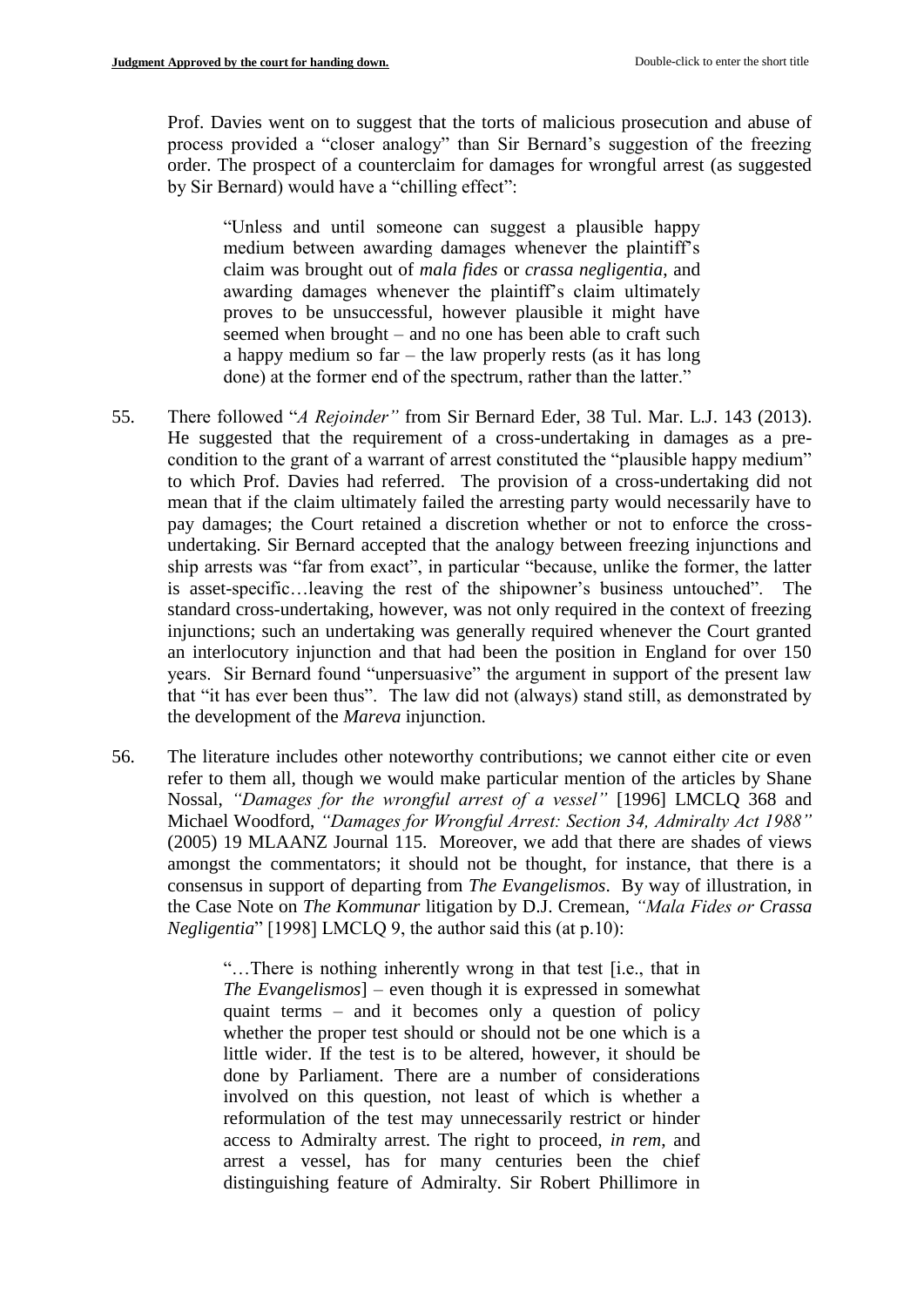*The City of Mecca* described it as 'one of the special advantages incident to the jurisdiction of the Court of Admiralty'."

- 57. Turning to the case law internationally (and we cannot pretend to do so exhaustively), we begin with a brief reference to a decision of the Hong Kong Court of Appeal in *The Maule* (1994, No. 187), concerning an inquiry into damages for wrongful arrest. The Court held that the relevant test was furnished by *The Evangelismos.* Bokhary JA (at [18]) treated the analogy between the tort of malicious prosecution and a claim for damages for wrongful arrest as "well-established". On the facts, *The Evangelismos* test presented no difficulty in interpretation and had not been satisfied. Accordingly, the appeal was allowed.
- 58. There is next a noteworthy decision of the Supreme Court of Canada in *Armada Lines ltd v Chaleur Fertilizers Ltd.* [1997] 2 SCR 617. In this case, the Appellant shipowner had arrested the Respondent's cargo, in support of a claim for breach of contract, relating to late production of the cargo for loading. The Respondent counterclaimed for damages arising out of the wrongful arrest. The Appellant succeeded before the trial Judge. The Federal Court of Appeal set aside the judgment, dismissed the breach of contract action and awarded the Respondent substantial damages for wrongful arrest of the cargo. The Supreme Court of Canada allowed the Appellant's appeal in respect of the Federal Court of Appeal's award of damages for wrongful arrest.
- 59. The judgment of the Supreme Court was given by Iacobucci J. The rule in *The Evangelismos* was central to the debate. As noted by Iacobucci J, the Respondent invited the Court to depart from it because of the similarity between a maritime arrest and a *Mareva* injunction. In substance, he held (at [23] *et seq*) that the two orders were "not dissimilar"; however, the rules surrounding the two remedies differed in certain important respects – in particular as to the requirement for a cross-undertaking in damages and the imposition of liability for damages. The Respondent's case was that the disparity between the rules operated unfairly against defendants in Admiralty actions. To remedy this unfairness, the respondent had suggested "imposing a new rule on maritime law". As recorded by Iacobucci J (at [25]):

"Under this proposed rule, a plaintiff who effects a maritime arrest and then has his or her claim dismissed will be liable for all damages caused by the arrest…"

60. While he had "some sympathy" with the argument, Iacobucci J rejected it, saying this  $(at [26] - [27])$ :

> "…any such change in the law falls not to the courts, but rather to the legislature to carry out. As noted above, the rule in *The Evangelismos* is of long standing. Whether it does or does not operate harshly upon defendants is a question best resolved by the legislature…

> In this regard, I note that, apparently alone among the common law jurisdictions, Australia has departed from the rule in *The Evangelismos.* Section 34(1)(a)(ii) of the Australian *Admiralty*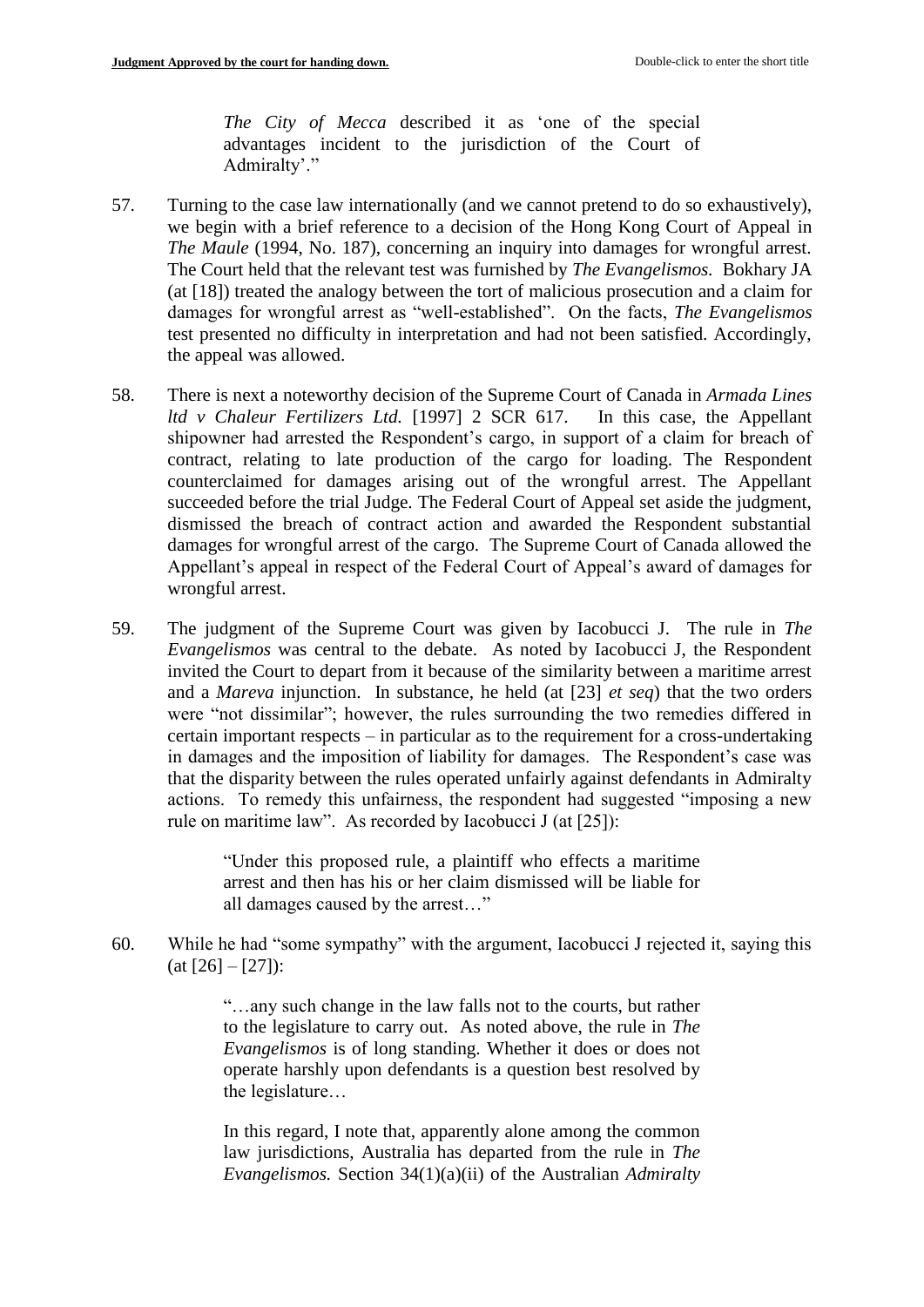*Act 1988,* No. 34 of 1988, provides that a party may recover damages arising out of the arrest of property if the arrest was obtained 'unreasonably and without good cause'. As pointed out by counsel for the appellant, this change was effected not through judicial means, but rather by specific legislative enactment. In my opinion, any analogous change in Canadian law must originate in the legislative branch of government. For these reasons….the rule in *The Evangelismos* remains good law in Canada."

- 61. The Court went on to underline that there was no evidence that the Appellant had acted with either bad faith or with gross negligence and concluded that the Federal Court of Appeal had erred in awarding damages for wrongful arrest.
- 62. Against the background that *The Evangelismos* had previously been authoritatively approved in that jurisdiction, the Singapore Court of Appeal has more recently given detailed consideration to the question of damages for wrongful arrest in *The Vasiliy Golovnin* [2008] SGCA 39; [2008] 4 SLR(R) 994, esp., at [113] and following, in the judgment of the Court delivered by Rajah JA. This is a most valuable judgment, both for its depth of analysis and the width of its comparative law survey. That, on the facts, *The Evangelismos* test was in any event held to be satisfied, does not at all detract from the helpfulness of the judgment.
- 63. The Court noted that, despite being decided some 150 years previously, *The Evangelismos* test continued to prevail in various other Commonwealth jurisdictions – but also recorded perceived (and, by now in this judgment, familiar) problems with regard to the test.
- 64. Here too, reference was made to the test introduced in Australia by way of legislation – unreasonableness and lack of good cause - following a comprehensive review by the Australian Law Reform Commission. So too, in South Africa and Nigeria, the test for wrongful arrest had also been specifically enacted in legislation and was tied to the concept of reasonableness and the existence of good cause. As Rajah JA observed (at [122]):

"The test for awarding damages now varies across the Commonwealth. It is perhaps pertinent to note here (in passing) that an even more liberal approach has been adopted by many civil law countries where the arrestor is simply held liable for damages once it is shown, without more, that the arrest was unjustified…."

65. Rajah JA remarked upon the paucity of discussion as to the rationale of *The Evangelismos* test in judgments applying it. He went on to observe:

> "124. …at the time when *The Evangelismos* was decided, *in rem* proceedings were begun by warrant of arrest and the jurisdiction of the admiralty court was properly invoked only upon the arrest of the ship…Since the arrest of the ship constituted the commencement of an action then, a high threshold was required for wrongful arrest so as to protect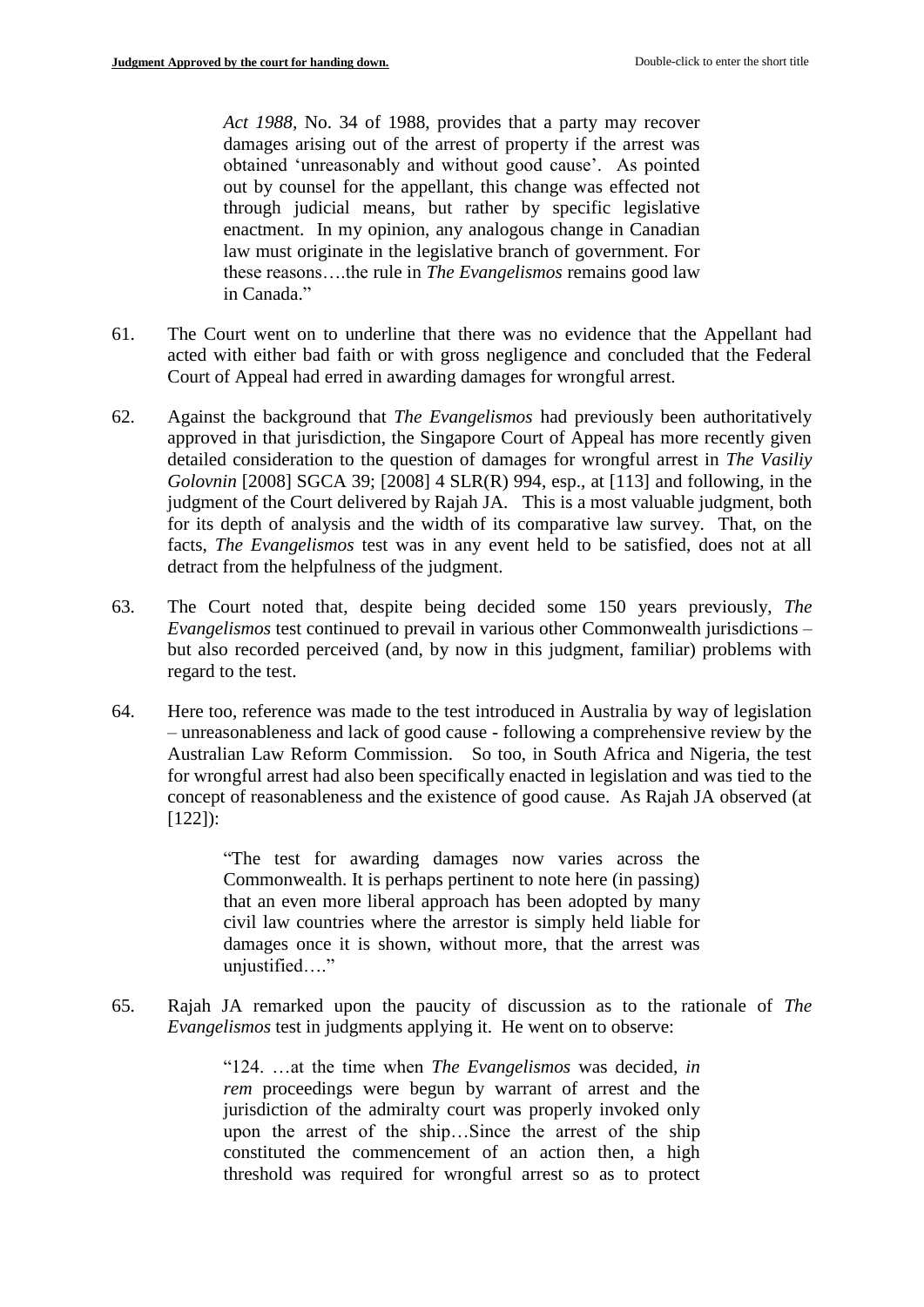plaintiffs who were unable to prove their claims on a balance of probabilities from liability for damages, and such liability would logically only arise in situations analogous to malicious prosecutions, where the action was commenced with malice and without reasonable or probable cause…It has thus been said that the origin of the admiralty action for wrongful arrest is that of the common law action for malicious prosecution…

125. However, it has often passed unnoticed that the enactment of the Supreme Court of Judicature Act 1873 (c66) (UK) and the Supreme Court of Judicature in England changed the practice of commencing admiralty proceedings with the introduction of the writ of summons. Since then, admiralty proceedings have been commenced by the issue of an admiralty writ *in rem*….and the jurisdiction of the admiralty court is invoked by the service of that writ…..Given this fundamental change in circumstances, *ie,* that the historical reason for having a high threshold test for wrongful arrest is now no longer valid, it has been searchingly queried if the *Evangelismos* test should still prevail…."

66. Accordingly (at [128]), while "plausible claims should not be stifled" it was clearly not desirable in the public interest "that really implausible claims be allowed to be indiscriminately mounted with impunity". The Court then traced the history of the *Armada Lines* litigation in Canada (discussed above) and remarked (at [130]) that while arrests and *Mareva* injunctions differed in some respects, they both:

> "…serve the same ultimate purpose….of restraining a defendant from dealing with his or her property before judgment is given. It seems to us only logical that the law should incline in future towards a common test for damages arising from the wrongful solicitation of any *ex parte*  peremptory remedy. For now, however, the ship arrest cases stand alone as a separate category."

67. On the other hand (at [131]), *The Evangelismos* test could be said to "serve a wider economic or policy purpose". Aggrieved claimants required friendly forums to bring actions. International comity was a further consideration, albeit that with the divergence of law and practice (already discussed) this reason might be increasingly harder to defend. Furthermore (*ibid*):

> "Practically speaking, although the admiralty jurisdiction of the court now can be invoked without an arrest being made, the arrest of the ship provides security for the claim which cannot be defeated by insolvency and makes it exclusively available only to maritime claims….An unexpected arrest is undeniably the most effective means of requiring a shipowner to furnish some other type of security to ensure the swift release of its vessel. In today's modern world, with the advent of marine insurance and P&I clubs, there is usually no difficulty furnishing some other form of security, such as a letter of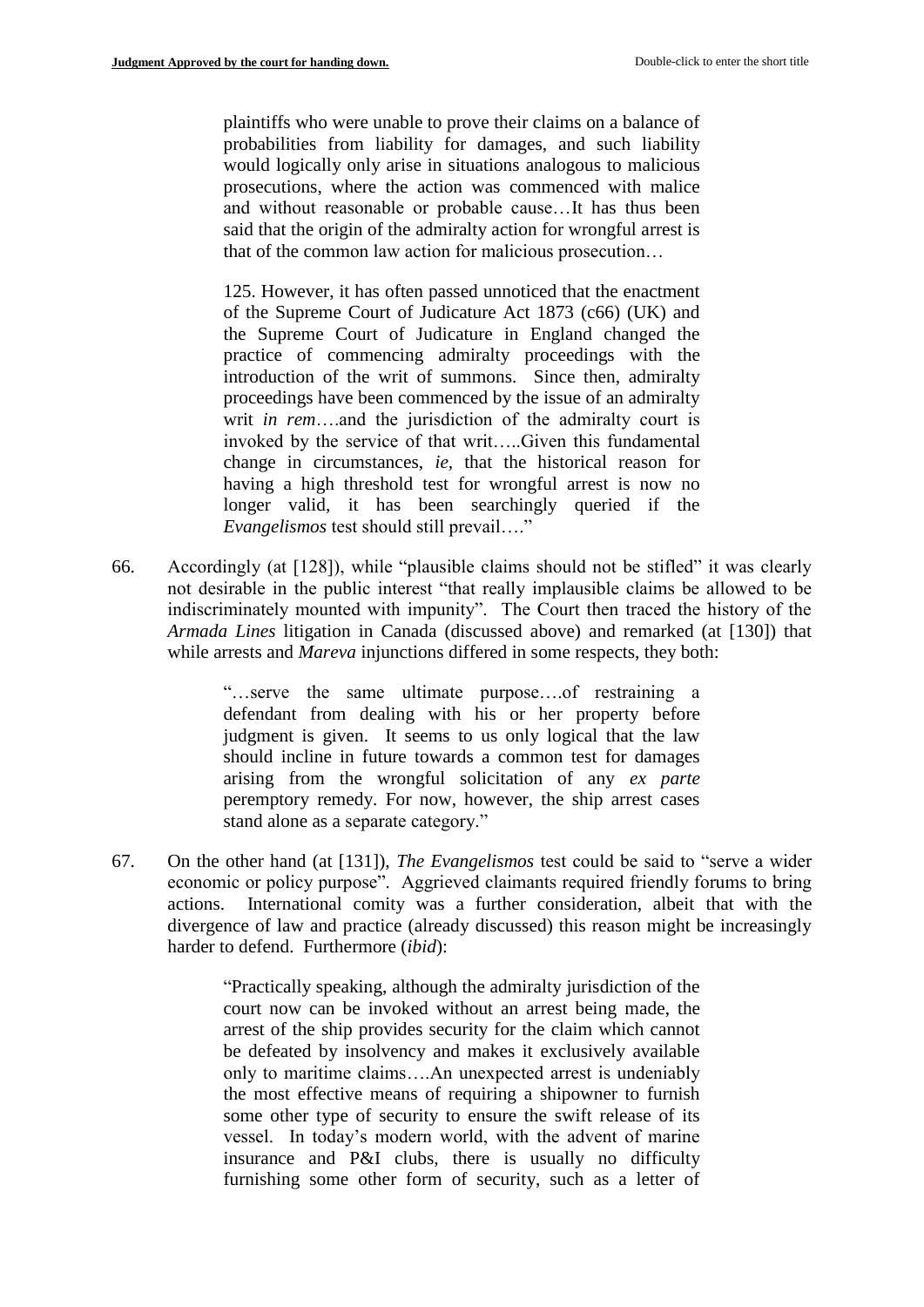undertaking from a P&I club to secure the release of one's vessel. In fact, it seems more often than not in practice that the mere threat of an arrest will be sufficient to invoke the owners of the ship threatened with arrest into providing a voluntary security, and no actual arrest usually takes place after that...."

- 68. Ultimately (at [132]), "the formulation of an appropriate benchmark" boiled down to "trying to strike a fair balance between shipowners on the one hand, and the potential maritime claimants on the other". The Court reiterated that where Commonwealth countries had departed from *The Evangelismos* test, the reforms had been brought about by legislation rather than by the Courts. Specific reference was made in this regard to the Supreme Court in Canada (as already discussed) declining to depart from *The Evangelismos* test and (at [133]) to the observations of Giles J in *Mobil Oil New Zealand Ltd* [2000] 1 NZLR 49, where he expressed the view that it would be "for the Legislature to rebalance the odds" which disproportionately favoured the plaintiffs.
- 69. In the event, Rajah JA's conclusion is of great interest: a reconsideration of *The Evangelismos* was open to the Court but on a properly informed basis, with the benefit of views from the maritime community. Rajah JA put it this way (at [134]):

"We would agree with the views of both Iacobucci J and Giles J to the extent that the *Evangelismos* test is long-standing, and should not be departed from lightly, without good reason and due consideration. However, it is always open to this court to depart from this judicially-created test if the day comes when it no longer serves any relevant purpose. Having examined the genesis of the *Evangelismos* test and its current application in Singapore, we shall for now leave this issue to be addressed more fully at a more appropriate juncture. We are prepared to reconsider the continuing relevance and applicability of the *Evangelismos* test when we have had the benefit of full argument from counsel as well as the submissions of other interested stakeholders in the maritime community in the form of Brandeis briefs….."

- 70. The *Comite Maritime International* (CMI) is a not-for-profit international organisation established in Antwerp in 1897; its concern lies with the unification of maritime law and related activities. By a coincidence of timing, the CMI was due to meet on 9 November 2018 to discuss Liability for Wrongful Arrest. The upshot was, with respect, a most helpful survey ("the survey") of the applicable laws and legal tests in this area internationally, conducted by Dr Aleka Sheppard, Chairman of the International Working Group ("IWG") of the CMI (and also the Founder/Chairman of the London Shipping Law Centre).
- 71. The survey posed three broad questions:

"A. What is the applicable law by the various States in respect of ship arrest and liability for wrongful arrest at national level;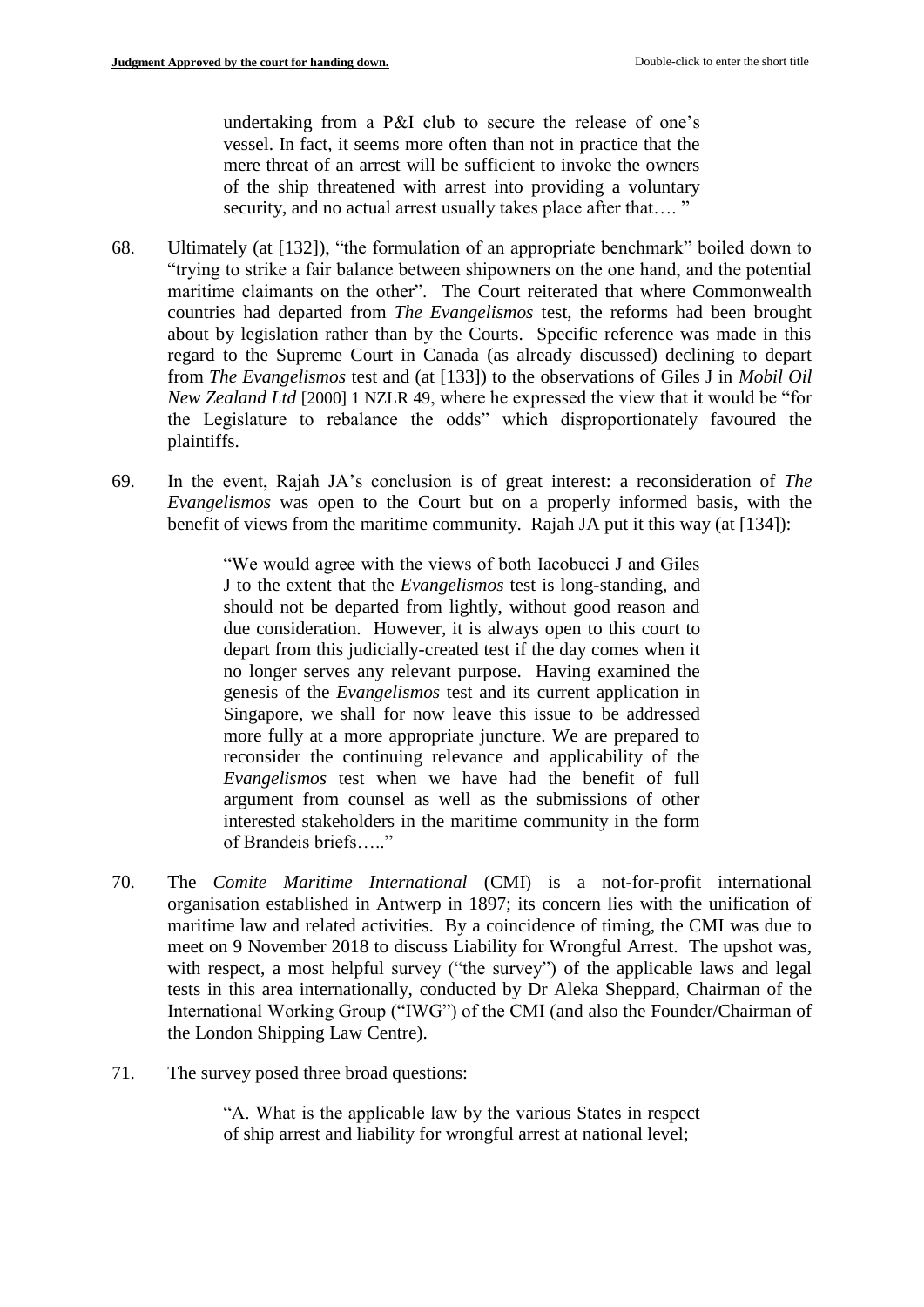B. Whether counter-security is required to be provided by the arrestor when the application for the ship arrest is made, or thereafter, in the event of a potential wrongful arrest;

C. What is the legal test and the standard of proof for a defendant-arrestee to succeed in a wrongful ship arrest claim."

- 72. Detailed answers were obtained from 38 National Maritime Law Associations. A selection from the responses follows. As to *Question A*, 17 out of the 38 countries applied the 1952 Arrest Convention, including the UK and Hong Kong; 2 applied the 1999 Arrest Convention; 17 applied purely domestic legislation, including Australia, Canada, New Zealand, Nigeria, South Africa and the USA.
- 73. As to *Question B*, 11 of the 38 required the applicant-arrestor to provide countersecurity; 13 did not, including Australia, Canada, Hong Kong, New Zealand, the UK and the USA; 13 gave their Courts discretionary power in respect of ordering countersecurity.
- 74. As to *Question C*, 9 of the 38 (none of them common law jurisdictions) applied strict liability; 10 required proof of negligence as applied in tort rules; 14 required proof of other culpable behaviour, including Canada, Hong Kong, New Zealand, South Africa, the UK and the USA.
- 75. In the accompanying commentary, Dr Sheppard noted that the remedy for wrongful arrest was approached differently by the various States. Some considered the issue of damages as a procedural law matter, whereas others treated it as one of substantive law. Plainly, complexities arose, among other things, as to governing law and whether there were any limits on recoverable damages. As Dr Sheppard concluded, the data showed a "sharp disparity" between national laws both on the liability for wrongful arrest and the remedy. The contrast was not only between the Common Law and Civil Law jurisdictions but also between the Civil Law jurisdictions. Accordingly, it "would appear to be a major challenge" to reach a definition of "wrongful arrest" and insert it in a future international instrument. Further work was required from the IWG whose goals should be to make concrete proposals as to:

"(i) a definition of the test, (ii) counter-security provision, (iii) the type and extent of damages that may be claimed, and (iv) the method of unification, if any, whether by a Protocol or soft law, such as Guidelines, or Model provision(s)."

76. For completeness, we record the terms of Art. 6.1, the relevant provision of the 1999 Arrest Convention, ratified by only 11 States, with the UK not amongst them:

> "The Court may as a condition of the arrest of a ship, or of permitting an arrest already effected to be maintained, impose upon the claimant who seeks to arrest or who has procured the arrest of the ship the obligation to provide security of a kind and for an amount, and upon such terms, as may be determined by that Court for any loss which may be incurred by the defendant as a result of the arrest, and for which the claimant may be found liable, including but not restricted to such loss or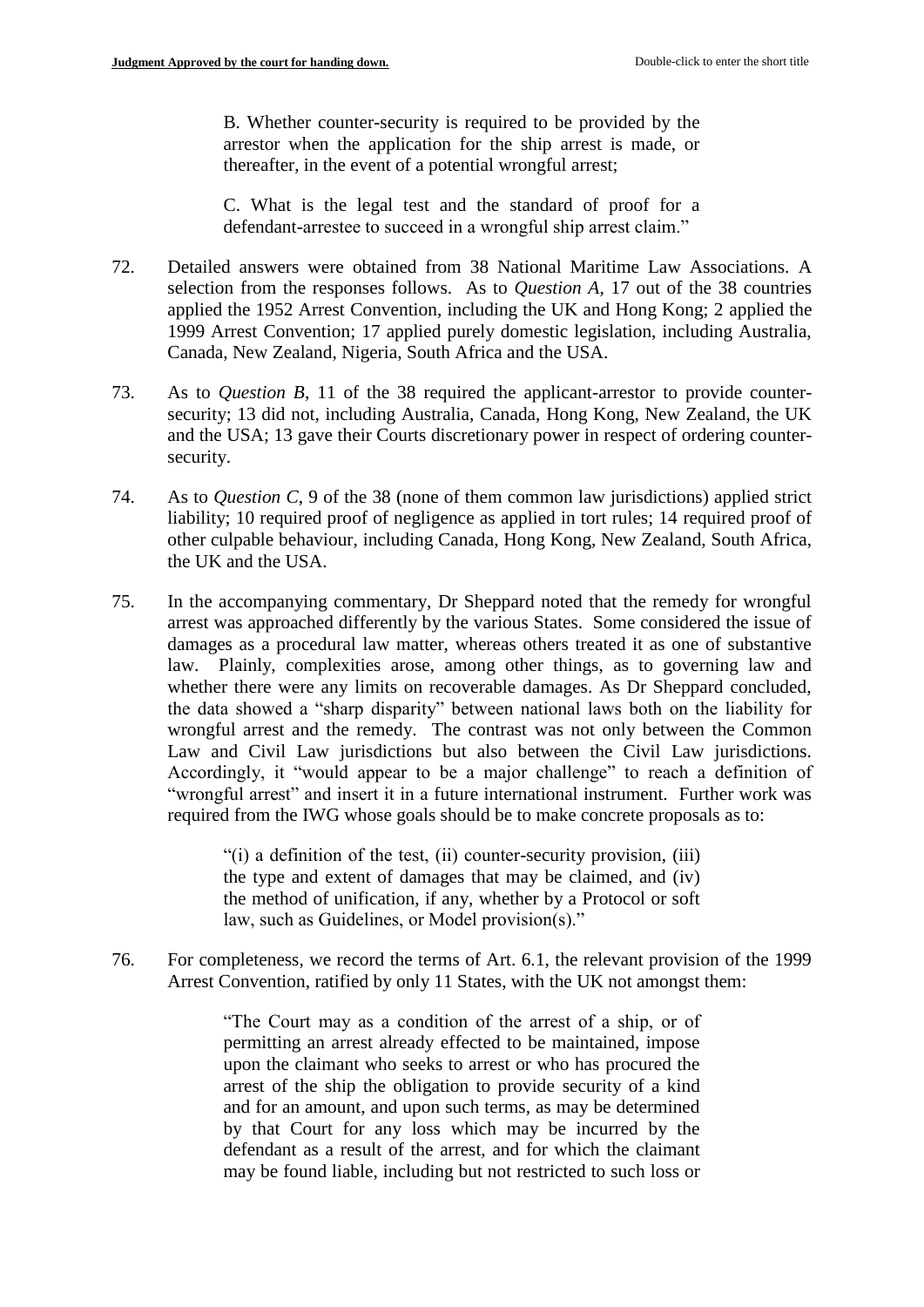damage as may be incurred by that defendant in consequence of:

(a) the arrest having been wrongful or unjustified; or

(b) excessive security having been demanded and provided. "

### DISCUSSION

- 77. At the outset, we can dispose of Mr Lord's submission that the Judge erred in wrongly supposing himself bound to refuse Owners' application. As appears from the judgment, the Judge was clear throughout that the Court's power to release a vessel from arrest was discretionary; as he observed (at [41]), that discretion must be exercised in a principled manner. The remainder of the judgment was devoted to working out how that discretion should or should not be exercised. Properly read, Teare J thought it inappropriate, at first instance, to exercise his discretion to order release of the vessel, absent a cross-undertaking in damages, having regard to the law, Admiralty practice and industry arrangements in this area. That is a very different thing from a conclusion that he was bound to refuse the application, regardless of its intrinsic merits. Having thus cleared the decks, we turn to the essential issue on the appeal: namely, whether Teare J erred in the exercise of his discretion under CPR r. 61.8(4)(b) in refusing to order the release of the vessel, without requiring the Bank to provide a cross-undertaking in damages.
- 78. In approaching this question, we are satisfied that we are not bound by either *The Evangelismos* or *The Bazias 3* to dismiss the appeal.
- 79. First, the issue in *The Evangelismos* went to damages for wrongful arrest. By contrast, here the issue goes to the Court's discretionary power to order the release of a vessel from arrest. Accordingly, it is difficult to see how we could be strictly bound by *The Evangelismos* to decide this appeal one way or another and we do not think we are.
- 80. Secondly, *The Bazias 3*, admittedly a decision squarely on the issue of the Court's discretion to order release of a vessel from arrest, spoke in terms of the Court's "usual practice" only to order such release on the provision of sufficient security. The Court did not suggest this was the Court's invariable practice – and as a discretion is involved, it would have been surprising if it had. Moreover, authorities such as *The Tjaskemolen* (and some others to which it has been unnecessary to refer) stand as examples of the Court making a different order, so as to do justice on the unusual facts of those cases.
- 81. It follows, in our judgment, that neither legislation nor the intervention of the Rules Committee is necessary to permit any departure by a Judge at first instance or this Court from the usual practice of not ordering release of a vessel from arrest absent provision of sufficient security by shipowners. Nor, for that matter, do we take the view that such a course is only open to the Supreme Court. Doubtless, a Court at any level would think long and hard before departing from the usual practice with regard to the release of a vessel from a maritime arrest – but that is not the same thing as being precluded from doing so. It may be noted that *Armada Lines* (in Canada) and the changes introduced by legislation in Australia, South Africa and Nigeria, all concerned the rule in *The Evangelismos* itself.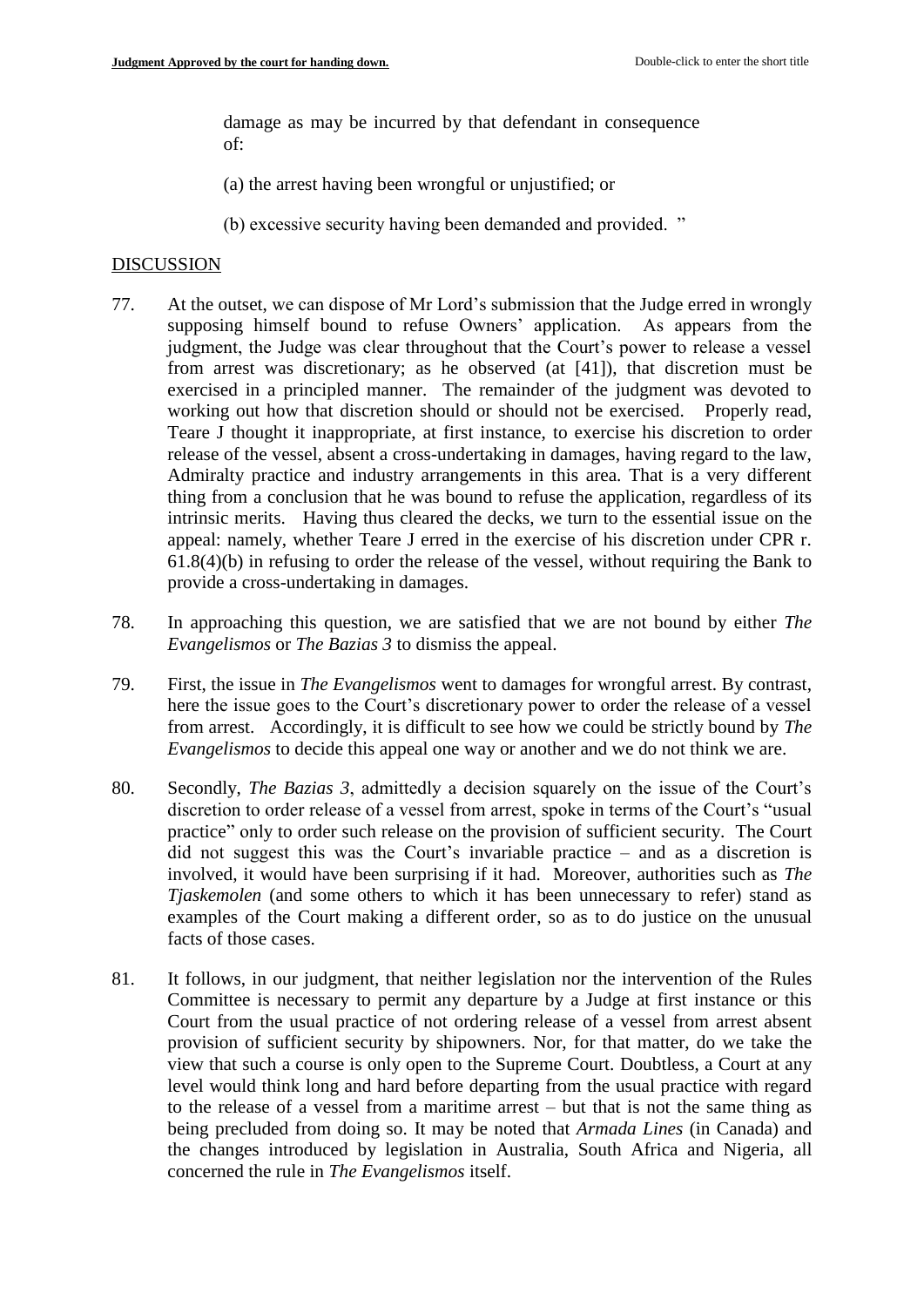- 82. Moreover, we understand the nature of the concerns expressed as to the rule in *The Evangelismos* in the authorities and literature discussed above – and well-recognised by Teare J in the judgment:
	- i) The rule can work harshly, leaving a shipowner uncompensated for substantial losses flowing from an unfounded arrest even in circumstances where bad faith or gross negligence cannot be established. See: *The Kommunar (No. 3)*, at p.33.
	- ii) Secondly, the rule can no longer be defended by reliance on its original rationale: see, *The Vasiliy Golovnin*, at [124] – [125]. As has been seen, at the time *The Evangelismos* was decided, arrest was essential in order to establish the jurisdiction of the Admiralty Court. On this footing, it was eminently understandable that the threshold for damages for "wrongful" arrest was set high –similar to that in the common law tort of malicious prosecution; no more than any other litigant, a party effecting a maritime arrest ought not to be liable for damages simply because his claim ultimately failed. However, strictly speaking, that rationale for the rule disappeared with the reforms of 1873 – 1875 and the 1883 Rules. Provided of course that the *res* is within the jurisdiction (*The Stolt Kestrel* [2015] EWCA Civ 1035; [2016] 1 Lloyd's Rep 125, at [17]), Admiralty proceedings are commenced by the issue of an Admiralty writ *in rem* and jurisdiction is established by service of the writ in accordance with any one of the various modes of service provided for by PD 61, para. 3.6 (set out above). Accordingly, arrest is no longer essential to the establishment of jurisdiction in an action *in rem*. Upon analysis, the key purpose of arrest ever since the late  $19<sup>th</sup>$  century is to prompt or compel the provision of security pending judgment in the action.
	- iii) Viewed in this light, the question can be searchingly posed as to why the position of a party making a maritime arrest should continue to diverge from that of a claimant obtaining a freezing order, seeking security for the claim pending judgment (other than in the sense of conferring priority over other creditors) by preventing the defendant from dissipating his assets. The former is not (save exceptionally) required to provide a cross-undertaking in damages; the latter ordinarily is required to provide such a cross-undertaking. Yet the underlying objective of the maritime arrest and the freezing order is now at least very similar, even if their historical origins were very different – the rule in *The Evangelismos* relating to damages for wrongful maritime arrest is best seen as analogous to or an example of the common law tort of malicious prosecution, rather than having any relationship to the development of crossundertakings in damages as the price for obtaining interlocutory injunctions. If the *Mareva* injunction could properly be introduced in the final quarter of the  $20<sup>th</sup>$  century and developed by way of case law, as it was (despite previous law or practice suggesting otherwise), a like case could be and is advanced in the context of maritime arrests.
	- iv) Further, in some respects a maritime arrest may bear more harshly on a shipowner than a freezing order impacts on the defendant subject to it. Thus, a freezing order ordinarily (at least when the tracing of assets is not involved) has exceptions for ordinary business expenses; a maritime arrest does not contain any such exception. Additionally, though deprived of the use of a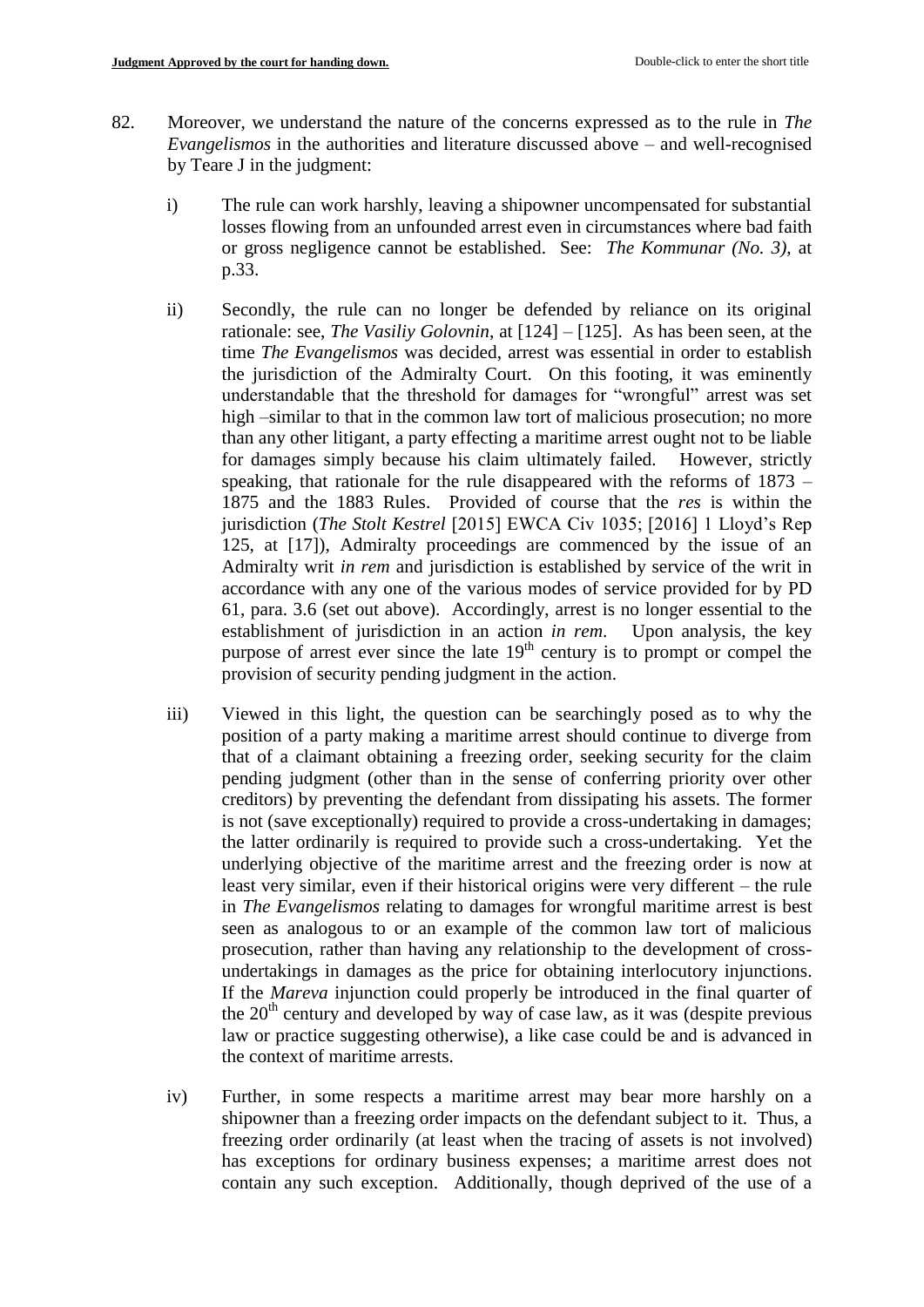profit-earning asset, the shipowner may well continue to be liable for various expenses relating to the vessel under arrest. Furthermore, though the security required to release a ship from arrest is limited to the amount of the claim, plus interest and costs, on the basis of the claimant's reasonably arguable best case (*The Moshcanthy* [1971] 1 Lloyd's Rep 37, at p. 44) the ship arrested may well be considerably more valuable than the claim – so potentially giving rise to a sense of unfairness where security cannot be provided. A freezing order, however, will be limited by the Court to the estimated amount of the claim, plus interest and costs.

- 83. All this said and as already observed, Owners' case, if well-founded, would undoubtedly undermine very longstanding domestic law, both as to maritime arrests as of right and the unavailability of damages for wrongful arrest save in cases of bad faith or gross negligence. Moreover, it would result in a far-reaching change to the equally longstanding, settled and usual practice of requiring security as the price for releasing a vessel from arrest, so undermining that practice; as Teare J observed (at [42]), if a cross-undertaking in damages is required here in order for the arrest to be continued, then such an order would be equally appropriate in a great many cases. With respect, Mr Lord's submission that no more than a "tweak" to the practice was involved is unreal and fails to grapple with the underlying issues. We have already indicated that there is or may be a case for revisiting existing law and practice as to the release of property from maritime arrests; but that case is not advanced by avoiding the issues to which any significant revision would give rise. In this sphere, where commercial and industry affairs have been legitimately ordered on a certain understanding of the law and practice, there is a need for circumspection before embarking on judicial law making: Lord Bingham, *"The Judge as Lawmaker"* in *The Business of Judging* (2000), at pp. 31-32. The significance of a far-reaching departure from the existing practice exemplified in *The Bazias 3*, and dating back 150 plus years to the *D.H. Peri*, should not be underestimated.
- 84. Furthermore, there are formidable considerations which can properly be said to support the *status quo* or, at the least, tell against departing from existing law and practice in the present case.
- 85. First, the availability of arrest provides the unique feature of the claim *in rem*; it is what makes the action *in rem* unique or distinctive: *The Stolt Kestrel*, at [12] and [21]. There is a clear need for caution before unnecessarily restricting or hindering access to an Admiralty arrest, "the chief distinguishing feature of Admiralty": D.J. Cremean,*"Mala Fides or Crassa Negligentia", supra.*
- 86. Secondly, should Owners' appeal succeed in this case, it is overwhelmingly likely that the requirement of a cross-undertaking would become routine; as Teare J explained (at [48] – [52] of the judgment), there is nothing unusual about the present case. If the requirement of a cross-undertaking in damages did routinely become the price of arresting or maintaining a maritime arrest, "…the stakes in any in rem action would become vertiginously high": Prof. Davies, *"A Reply to Sir Bernard Eder", supra*. That is bound to have a "chilling effect" (in the words of Prof. Davies) and to constitute a deterrent to the use or threatened use of the right of arrest, even in apparently meritorious cases. That damages would not necessarily be payable pursuant to the cross-undertaking, is to miss the point; it is the risk that the undertaking will be enforced that counts. Moreover, there would be an obvious and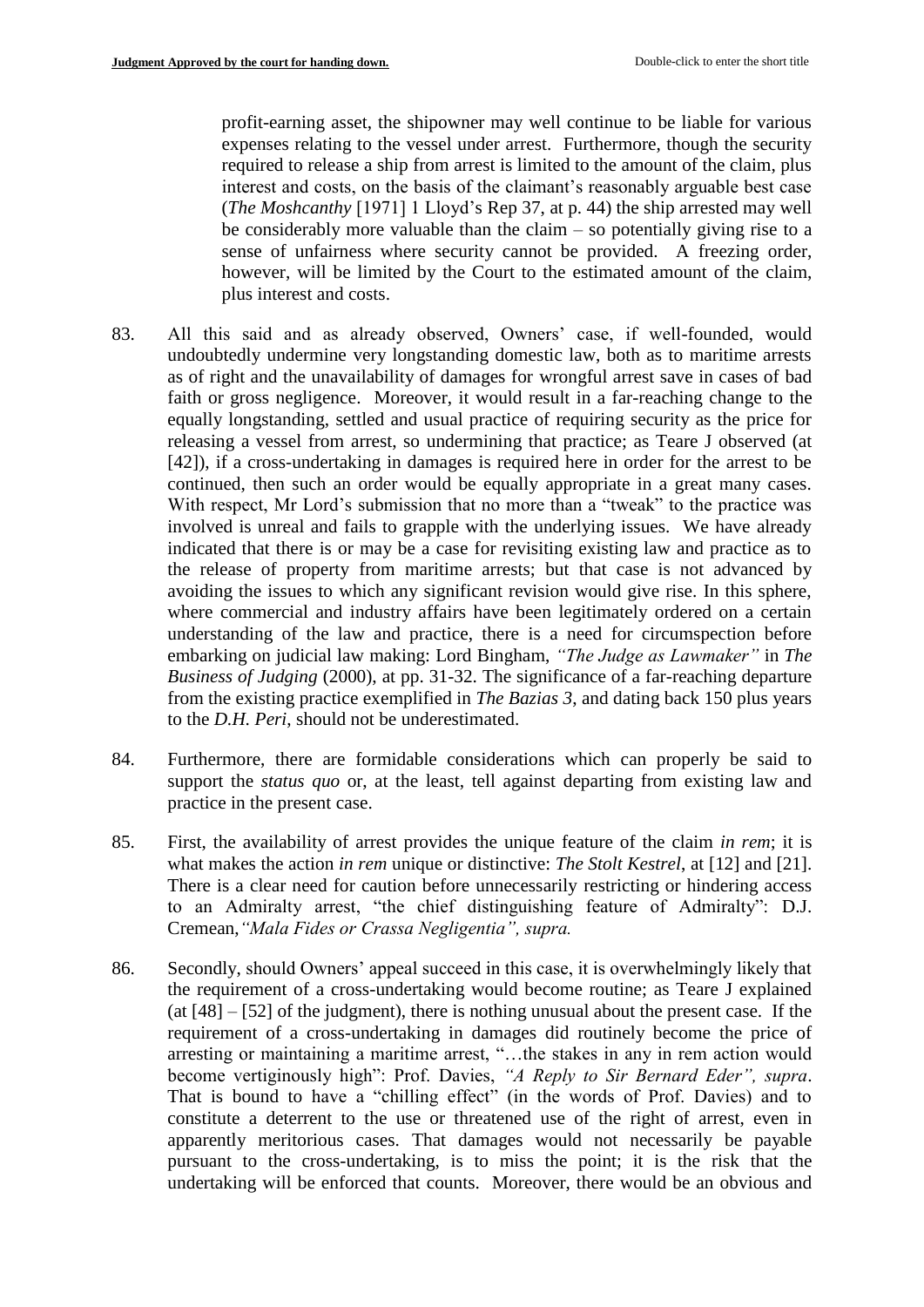particular need to address the position of arrests (for example) at the behest of the crew of a vessel or suppliers of necessaries (as underlined by Teare J, at [52]).

- 87. Thirdly, resistance to altering the *status quo* as to arrests in no way rests simply on tradition or the distinctive feature of Admiralty; there can be no real doubt as to the efficacy of the remedy of arrest or even the threat of arrest, in compelling the provision of some other security: *The Vasiliy Golovnin*, *per* Rajah JA at [131], set out above. So much so that, in practice, as explained by both Teare J in the judgment and Rajah JA, relatively few arrests are necessary.
- 88. Fourthly, a ship arrest is asset specific; it does not "freeze" or paralyse the entirety of the shipowner's business in the same manner as a freezing order might do. Admittedly, an arrest will paralyse the shipowner's business, unless or until security is provided for the release of a vessel, where the business is structured by way of oneship companies. It may be thought, however, that precisely some such measure is needed to incentivise the provision of other security in the case of one-ship companies where, otherwise, shipowners in a variety of situations might well be disposed to walk away from the claim. Moreover, as Prof. Davies observed (*supra*), the potentially high costs of actual arrest are usually borne only by shipowners "who are, or are soon to be, insolvent" – but that is the very kind of case where the claimant's interests "are most in need of protection".
- 89. Fifthly, the analogy between maritime arrests and interlocutory injunctions, in particular the freezing injunction, is neither exact nor compelling; as Teare J observed (at [46]), "judges of great authority" had not been compelled by the comparison to suggest that a cross-undertaking should be required in the context of maritime arrest. Plainly, it did not strike Lloyd LJ in *The Bazias 3* as a reason justifying a departure from the usual practice*.* Indeed, in *Willers v Joyce (supra)*, Lord Clarke, albeit *obiter*, said this (at [68]):

"…Claims for damages for wrongful arrest of a ship are not limited to claims for security obtained on an ex parte basis. They are claims in tort for wrongful arrest in which, if the claimant is successful he or it will obtain damages calculated in accordance with the principles of the common law. A person who arrests a ship does not have to provide security to the defendant in respect of any loss which he might incur. It is thus not helpful (as I see it) to note that it is now commonplace for claimants to be required to give undertakings as a condition of obtaining a freezing order. I recognise that there are those who favour the introduction of such an approach in the case of the arrest of ships…However, so far as I am aware, no such approach has been adopted in any decided case."

As Lord Clarke went on to observe (at [71] and following), there was support in authority for treating claims for damages for wrongful arrest as analogous to common law actions for malicious prosecution. Further, Lord Clarke underlined (at [77]) that maritime arrest was as of right, rather than discretionary. Teare J (at [38]) found these observations to be of "at the least, great persuasive authority". We agree.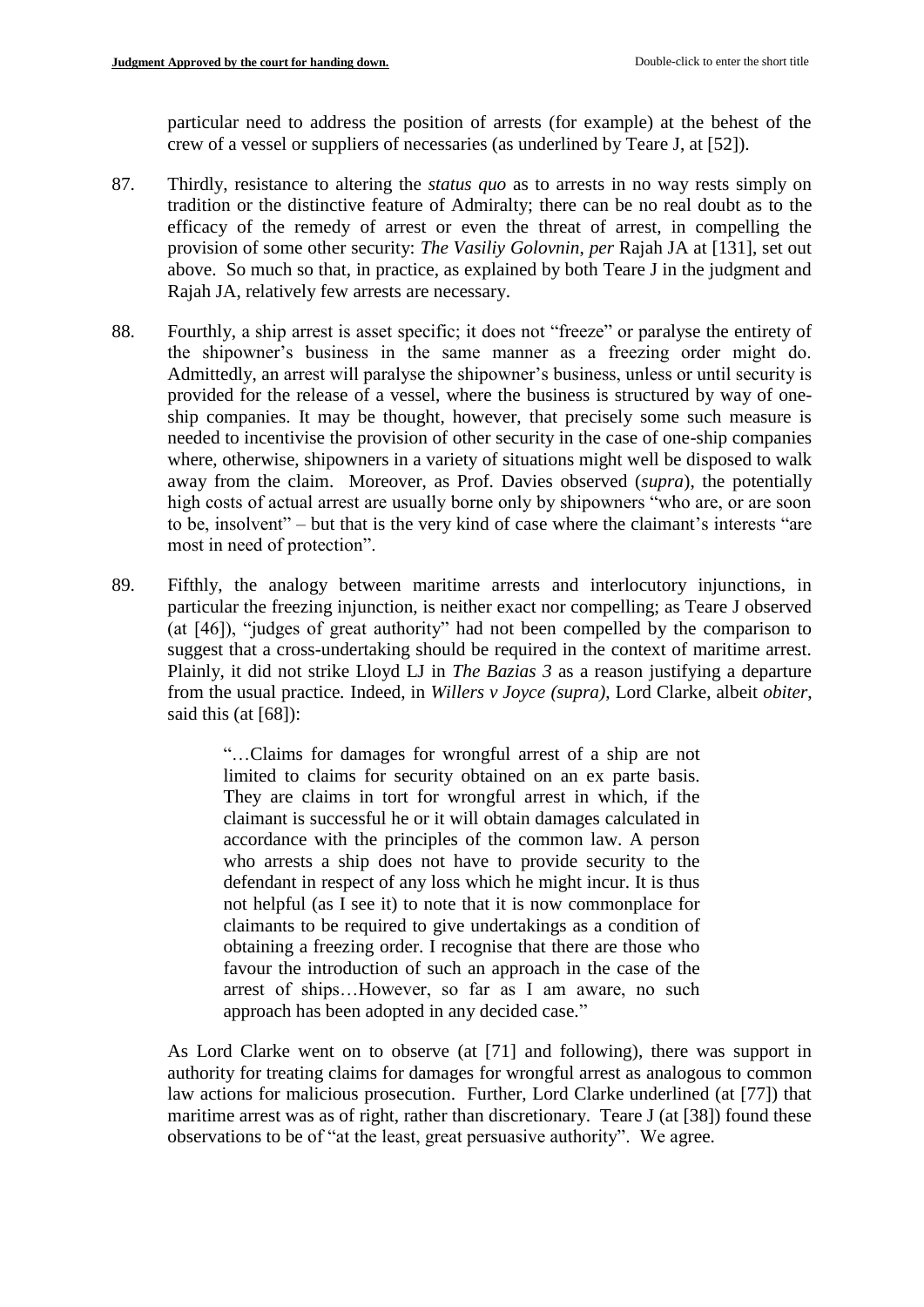- 90. Sixthly, though (as discussed) an arrest is no longer a requirement for establishing Admiralty jurisdiction, this has been the case since as long ago as 1883: *The Burns* [1907] P 137, at pp. 149-150 (Fletcher Moulton LJ). Not only did this change not alter the nature of an action *in rem* but, it might be thought, there has been ample time to reconsider the law and practice relating to maritime arrests in this jurisdiction – yet no such reconsideration has taken place.
- 91. Seventhly, the powerful inference is that there is no, or no significant, pressure from the maritime industry for a change in the balance struck for so long between shipowners, on the one hand, and potential maritime claimants, on the other. It is further clear (from Dr Sheppard's survey) that there is no consensus internationally on the approach to be adopted; it is noteworthy that the 1999 Arrest Convention has not been ratified by the UK or more widely internationally. Still further, as appears from the literature, the debate amongst the commentators does not disclose a consensus, nor is it all one way.
- 92. Eighthly, so far as the maritime industry and the CPR are concerned, arrangements and systems are in place – without as remarked, any apparent significant discontent – premised on the settled, existing state of the law and practice. As explained by Teare J (at [52]), P&I Clubs and hull underwriters routinely give undertakings either to avoid arrest or to secure release from arrest. Any disturbance of these practical, commercial arrangements should not lightly be embarked upon. Additionally, the current system of cautions contained in CPR r. 61.7 (dating back ultimately to the *caveat* procedure in the 1855 Rules, noted by Teare J (at [45])), provides a means by which arrest can be avoided by shipowners, over and above the giving of private undertakings.
- 93. Pausing there, we do not lose sight of the fact that, as we have been told, alternative security by way of a P&I letter of undertaking is not available in respect of a dispute under a loan agreement such as this, which is not covered by the relevant liability insurance. We also are quite unable to accept that Owners' counterclaim (so far as it goes or may go) in some way renders the provision of the cross-undertaking otiose.
- 94. However, even taking these matters very much into account, for the reasons already set out, we conclude that the case against an "overnight" change (Teare J, at [57]) to the settled law and practice is overwhelming. We remind ourselves, in any event, that this is an appeal against a discretionary decision by the Judge; adapting Mr Bright's powerful submission, there is no case for this Court to intervene on a discretionary matter when, on completely standard facts, the Judge had followed the usual practice. In full agreement with the Judge's conclusion, we would dismiss the appeal.
- 95. We only part company from Teare J insofar as (at [57]) he considered that the intervention of Parliament or the Rules Committee was required to alter the present position. As already indicated, we do not share that view, at least with regard to the question of any requirement for a cross-undertaking as the price of maintaining an arrest, whatever the position might be in the case of a direct challenge to the rule in *The Evangelismos* itself, given the high authority of that decision. Instead, in the present context, particularly because it concerns the discretionary power of the Court to order the release of a vessel from arrest, we are respectfully much attracted to the approach adopted by the Singapore Court of Appeal in *The Vasiliy Golovnin*, at [134] (set out above). As envisaged by that approach, it is open to the Court itself to